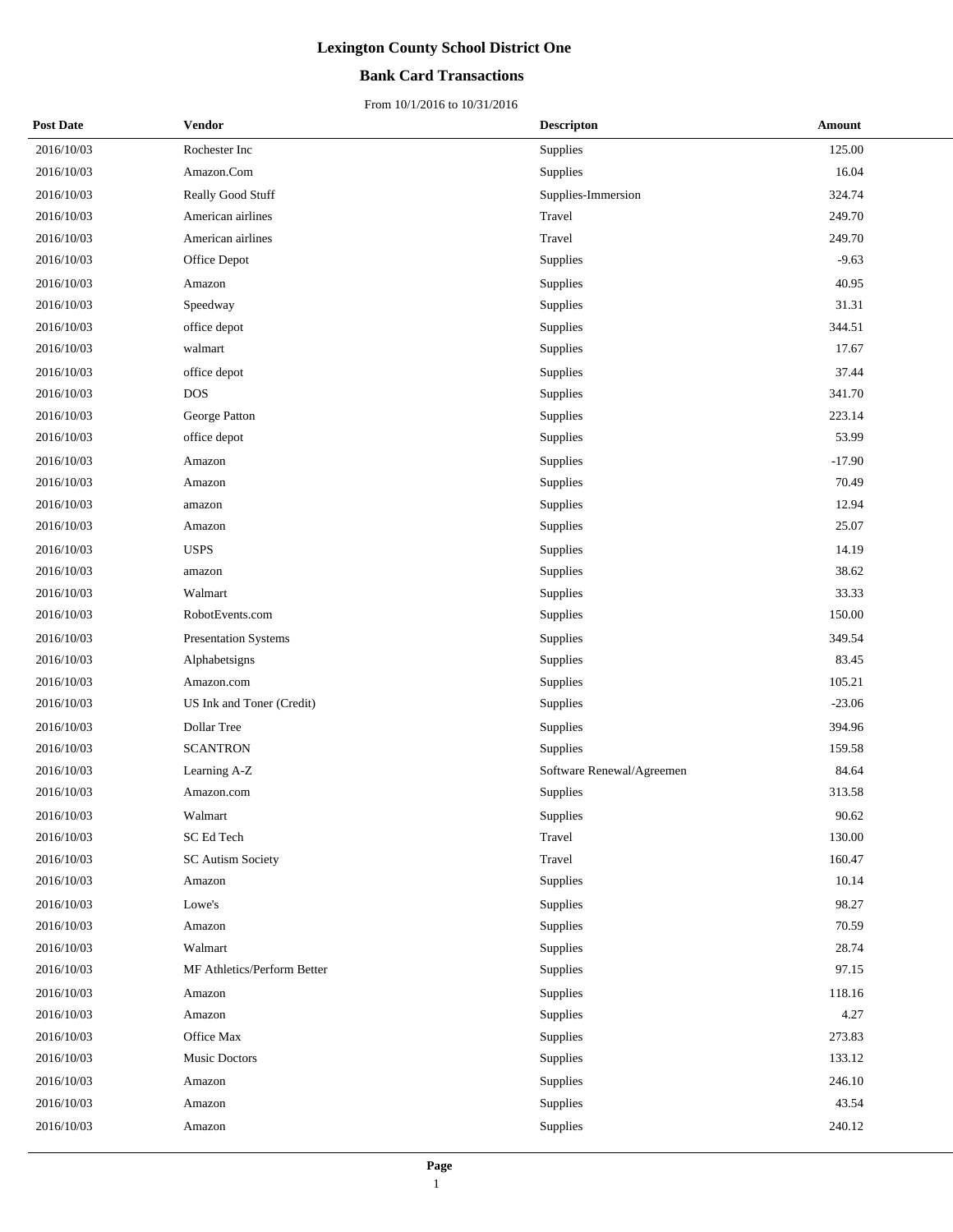### **Bank Card Transactions**

| <b>Post Date</b> | Vendor                          | <b>Descripton</b> | Amount |
|------------------|---------------------------------|-------------------|--------|
| 2016/10/03       | Cengage Learning                | Supplies          | 783.75 |
| 2016/10/03       | Walmart                         | Supplies          | 119.09 |
| 2016/10/03       | Target                          | Supplies          | 14.76  |
| 2016/10/03       | Hobby Lobby                     | Supplies          | 105.15 |
| 2016/10/03       | Walmart                         | Supplies          | 41.23  |
| 2016/10/03       | Literature Display Systems      | Supplies          | 392.60 |
| 2016/10/03       | $CDW-G$                         | Supplies          | 240.78 |
| 2016/10/03       | <b>SCCSS</b>                    | Travel            | 750.00 |
| 2016/10/03       | PayPal                          | Travel            | 250.00 |
| 2016/10/03       | Thermal Paper Direct -          | Supplies          | 46.54  |
| 2016/10/03       | <b>NAFME</b>                    | Dues and Fees     | 125.00 |
| 2016/10/03       | <b>NASN</b>                     | Dues and Fees     | 116.00 |
| 2016/10/03       | <b>SCASA</b>                    | Travel            | 500.00 |
| 2016/10/03       | <b>SCASA</b>                    | Travel            | 500.00 |
| 2016/10/03       | Office Depot                    | Supplies          | 141.18 |
| 2016/10/03       | The Phoenix Group               | Supplies          | 25.77  |
| 2016/10/03       | Michaels                        | Supplies          | 82.78  |
| 2016/10/03       | Smith Rubber Stamp              | Supplies          | 13.22  |
| 2016/10/03       | Amazon.com                      | Supplies          | 29.85  |
| 2016/10/03       | At-A-Glance                     | Supplies          | 28.65  |
| 2016/10/03       | Lowes                           | Supplies          | 21.29  |
| 2016/10/03       | Lowes                           | Supplies          | 121.89 |
| 2016/10/03       | Shell-                          | Supplies          | 26.37  |
| 2016/10/03       | Lowes -                         | Supplies          | 43.57  |
| 2016/10/03       | Autozone                        | Supplies          | 31.95  |
| 2016/10/03       | Walmart                         | Supplies          | 20.00  |
| 2016/10/03       | Fastenal                        | Supplies          | 8.43   |
| 2016/10/03       | Lowe's                          | Supplies          | 5.33   |
| 2016/10/03       | Lowe's                          | Supplies          | 133.60 |
| 2016/10/03       | Murphy Express                  | Supplies          | 100.00 |
| 2016/10/03       | Maintenance: mop handle, dust   | Supplies          | 74.40  |
| 2016/10/03       | Pitt Stop                       | Supplies          | 79.07  |
| 2016/10/03       | Derricks Service Center         | Supplies          | 25.75  |
| 2016/10/03       | Derricks Service Center         | Supplies          | 25.00  |
| 2016/10/03       | Ed Smith Lumber                 | Supplies          | 11.67  |
| 2016/10/03       | Derricks Service Center         | Supplies          | 25.00  |
| 2016/10/03       | Lowes                           | Supplies          | 2.38   |
| 2016/10/03       | Pitt Stop                       | Supplies          | 37.52  |
| 2016/10/03       | Pitt Stop                       | Supplies          | 39.29  |
| 2016/10/03       | Pitt Stop                       | Supplies          | 38.00  |
| 2016/10/03       | Amazon.com                      | Supplies          | 25.98  |
| 2016/10/03       | <b>USPS Gilbert Post Office</b> | Supplies          | 141.00 |
| 2016/10/03       | In Tune                         | Pupil Activity    | 328.50 |
| 2016/10/03       | Amazon                          | Pupil Activity    | 25.41  |
| 2016/10/03       | <b>SC Theatre Association</b>   | Pupil Activity    | 60.00  |
|                  |                                 |                   |        |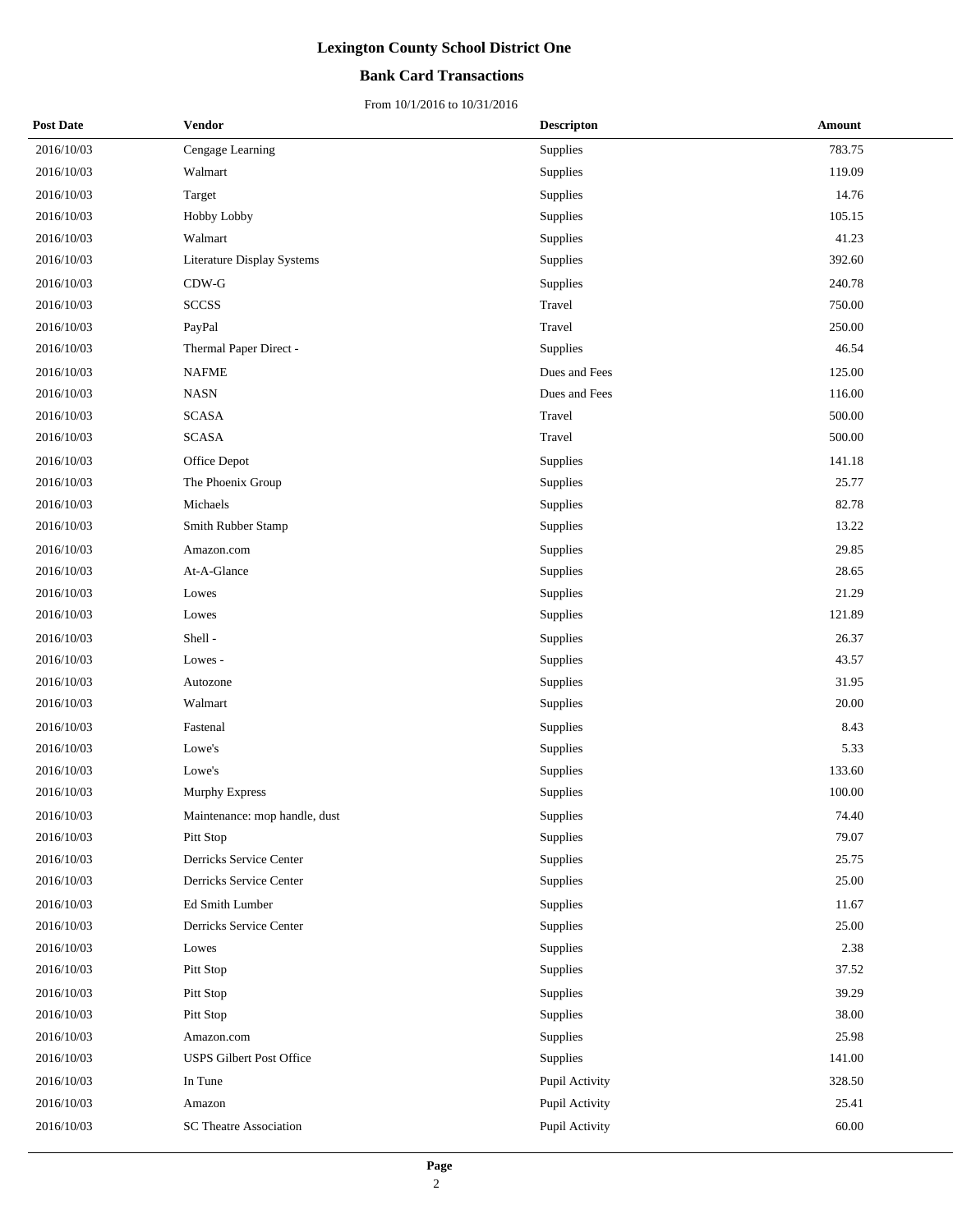### **Bank Card Transactions**

| <b>Post Date</b> | Vendor                         | <b>Descripton</b>          | Amount |
|------------------|--------------------------------|----------------------------|--------|
| 2016/10/03       | Jo-Ann                         | Pupil Activity             | 77.09  |
| 2016/10/03       | <b>USPS</b>                    | Pupil Activity             | 8.85   |
| 2016/10/03       | Learning A-Z -                 | Pupil Activity             | 199.90 |
| 2016/10/03       | Moby Max -                     | Pupil Activity             | 99.00  |
| 2016/10/03       | 24 Game                        | Pupil Activity             | 212.16 |
| 2016/10/03       | Amazon                         | Pupil Activity             | 714.01 |
| 2016/10/03       | Amazon.com                     | Pupil Activity             | 74.80  |
| 2016/10/03       | Lowe's (4 receipts; one is a c | Pupil Activity             | 50.80  |
| 2016/10/03       | Ace Hardware                   | Pupil Activity             | 2.13   |
| 2016/10/03       | Walmart                        | Pupil Activity             | 169.93 |
| 2016/10/03       | <b>Simulation Curriculum</b>   | Pupil Activity             | 299.95 |
| 2016/10/03       | Ward's Science                 | Pupil Activity             | 107.73 |
| 2016/10/03       | <b>Simulation Curriculum</b>   | Pupil Activity             | 250.00 |
| 2016/10/03       | Amazon.com                     | Pupil Activity             | 429.38 |
| 2016/10/03       | Amazon                         | Pupil Activity             | 26.63  |
| 2016/10/03       | Sirocco Sales                  | Pupil Activity             | 952.38 |
| 2016/10/03       | Lowes                          | Pupil Activity             | 57.81  |
| 2016/10/03       | Amazon Mktplace                | Pupil Activity             | 78.00  |
| 2016/10/03       | Walmart                        | Pupil Activity             | 16.64  |
| 2016/10/03       | Amazon                         | Pupil Activity             | 141.49 |
| 2016/10/03       | Lowe's                         | Pupil Activity             | 116.72 |
| 2016/10/03       | Residence Inn                  | Pupil Activity             | 174.79 |
| 2016/10/03       | <b>Amazing Moments</b>         | Pupil Activity             | 157.50 |
| 2016/10/03       | walmart                        | Pupil Activity             | 47.60  |
| 2016/10/03       | Walmart                        | Pupil Activity             | 44.43  |
| 2016/10/03       | walmart                        | Pupil Activity             | 35.36  |
| 2016/10/03       | firehouse                      | Pupil Activity             | 147.12 |
| 2016/10/03       | <b>Healy Awards</b>            | Pupil Activity             | 206.66 |
| 2016/10/03       | Office Depot                   | Pupil Activity             | 8.76   |
| 2016/10/03       | cromers                        | Pupil Activity             | 180.70 |
| 2016/10/03       | Edisto Sales & Rental          | Pupil Activity             | 993.19 |
| 2016/10/03       | <b>Tractor Supply</b>          | Pupil Activity             | 13.44  |
| 2016/10/04       | <b>AMAZON</b>                  | Supplies                   | 44.01  |
| 2016/10/04       | Amazon -                       | <b>Technology Supplies</b> | 125.94 |
| 2016/10/04       | Amazon -                       | <b>Technology Supplies</b> | 27.66  |
| 2016/10/04       | Walmart                        | Supplies                   | 18.02  |
| 2016/10/04       | <b>EPS</b>                     | Supplies                   | 43.98  |
| 2016/10/04       | Office Depot                   | Supplies                   | 37.22  |
| 2016/10/04       | Amazon                         | Supplies                   | 119.19 |
| 2016/10/04       | <b>UPS</b>                     | Supplies                   | 5.65   |
| 2016/10/04       | <b>UPS</b>                     | Supplies                   | 44.13  |
| 2016/10/04       | <b>UPS</b>                     | Supplies                   | 92.16  |
| 2016/10/04       | <b>UPS</b>                     | Supplies                   | 44.13  |
| 2016/10/04       | <b>UPS</b>                     | Supplies                   | 60.73  |
| 2016/10/04       | <b>UPS</b>                     | Supplies                   | 46.08  |
|                  |                                |                            |        |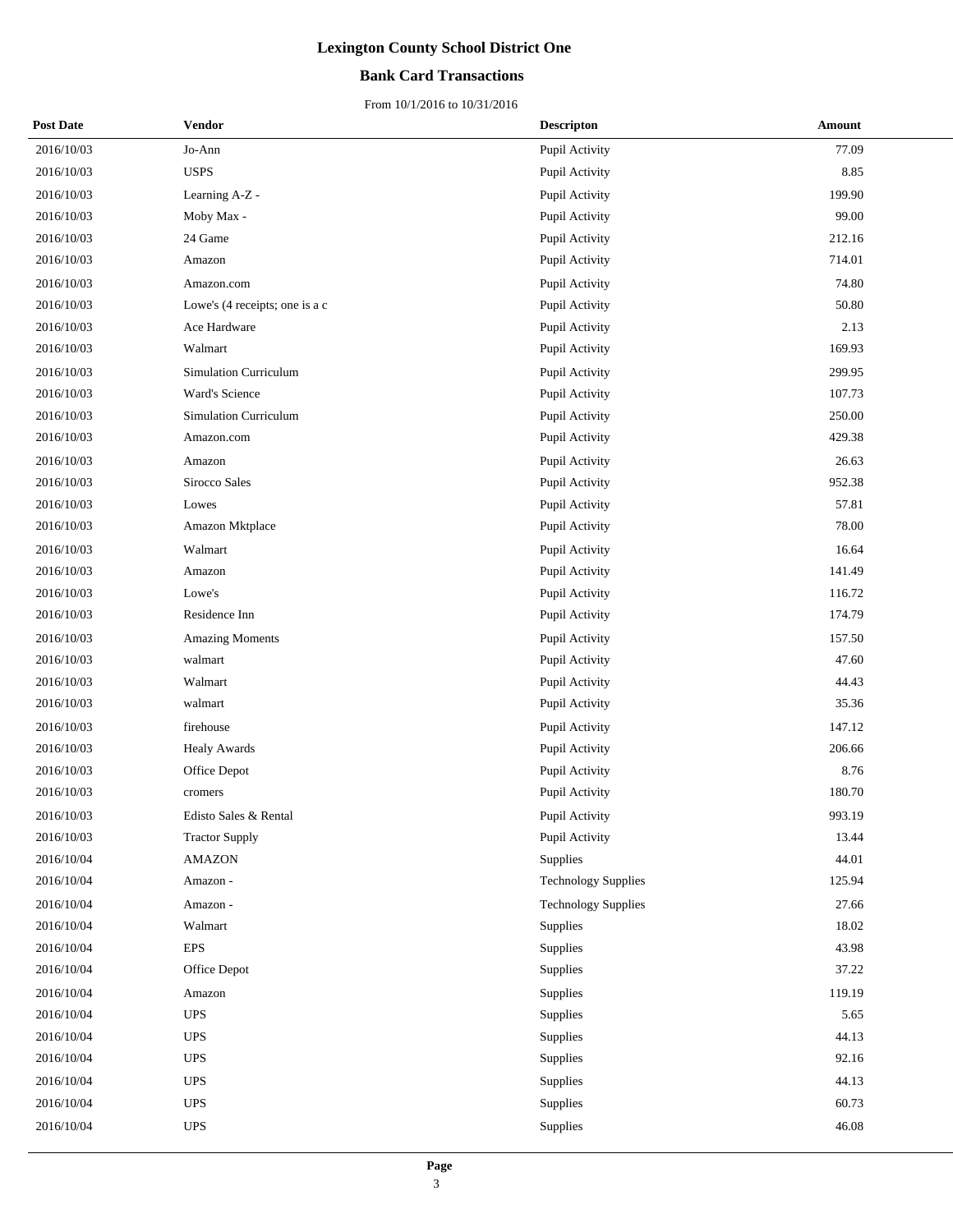### **Bank Card Transactions**

| <b>Post Date</b> | Vendor                        | <b>Descripton</b>          | Amount   |
|------------------|-------------------------------|----------------------------|----------|
| 2016/10/04       | <b>UPS</b>                    | Supplies                   | 26.87    |
| 2016/10/04       | <b>UPS</b>                    | Supplies                   | 61.69    |
| 2016/10/04       | EPS Literacy and Intervention | Supplies                   | 164.34   |
| 2016/10/04       | PINE PRESS PRINTING           | Printing and Binding       | 645.50   |
| 2016/10/04       | <b>AMAZON</b>                 | Supplies                   | 66.96    |
| 2016/10/04       | CONTAINER STORE               | Supplies                   | 111.84   |
| 2016/10/04       | TEACHERS PAY TEACHERS         | Supplies                   | 80.75    |
| 2016/10/04       | Lowe's                        | <b>Supplies</b>            | 32.04    |
| 2016/10/04       | J.W. Pepper                   | Supplies                   | 105.89   |
| 2016/10/04       | Muggins Math -                | Supplies                   | 189.06   |
| 2016/10/04       | Office Depot -                | Supplies                   | 127.29   |
| 2016/10/04       | <b>US Postal Service</b>      | Supplies                   | 100.47   |
| 2016/10/04       | Office Depot                  | Supplies                   | 63.39    |
| 2016/10/04       | Office Depot                  | Supplies                   | 62.02    |
| 2016/10/04       | Office Depot                  | Supplies                   | 185.07   |
| 2016/10/04       | Office Depot                  | Supplies                   | 134.76   |
| 2016/10/04       | Amazon                        | <b>Supplies</b>            | 19.24    |
| 2016/10/04       | Walmart                       | Supplies                   | 101.41   |
| 2016/10/04       | Raptor Technologies           | Supplies                   | 201.00   |
| 2016/10/04       | Lowe's                        | <b>Supplies</b>            | 693.36   |
| 2016/10/04       | The State Newspaper           | Supplies                   | 176.59   |
| 2016/10/04       | Lowe's                        | Supplies                   | 30.22    |
| 2016/10/04       | Office Depot                  | Supplies                   | 114.84   |
| 2016/10/04       | <b>Staples</b>                | Supplies                   | 83.81    |
| 2016/10/04       | Amazon.com                    | Supplies                   | 15.64    |
| 2016/10/04       | Amazon.com                    | Supplies                   | 106.75   |
| 2016/10/04       | Amazon.com                    | Supplies                   | 139.06   |
| 2016/10/04       | Lowe's                        | Supplies                   | 7.90     |
| 2016/10/04       | <b>LEGO</b> Education         | Supplies                   | 171.74   |
| 2016/10/04       | Lowe's                        | Supplies                   | 12.75    |
| 2016/10/04       | Wal-Mart                      | Supplies                   | 117.52   |
| 2016/10/04       | Lowe's                        | Supplies                   | 68.34    |
| 2016/10/04       | Amazon.com                    | Supplies                   | 320.25   |
| 2016/10/04       | Lowe's                        | Supplies                   | 9.89     |
| 2016/10/04       | Office Depot                  | Supplies                   | 12.78    |
| 2016/10/04       | Office Depot                  | Supplies                   | 52.42    |
| 2016/10/04       | Amazon.com                    | Supplies                   | 149.60   |
| 2016/10/04       | <b>USPS</b>                   | Supplies                   | 768.00   |
| 2016/10/04       | Office Depot                  | Supplies                   | 126.24   |
| 2016/10/04       | Heinemann                     | Supplies                   | 776.20   |
| 2016/10/04       | Expedia                       | Travel                     | 2,014.20 |
| 2016/10/04       | Amazon                        | Supplies                   | 18.42    |
| 2016/10/04       | Amazon                        | Supplies                   | 37.25    |
| 2016/10/04       | Trophy & Awards               | Supplies                   | 8.03     |
| 2016/10/04       | <b>Best Buy</b>               | <b>Technology Supplies</b> | 524.23   |
|                  |                               |                            |          |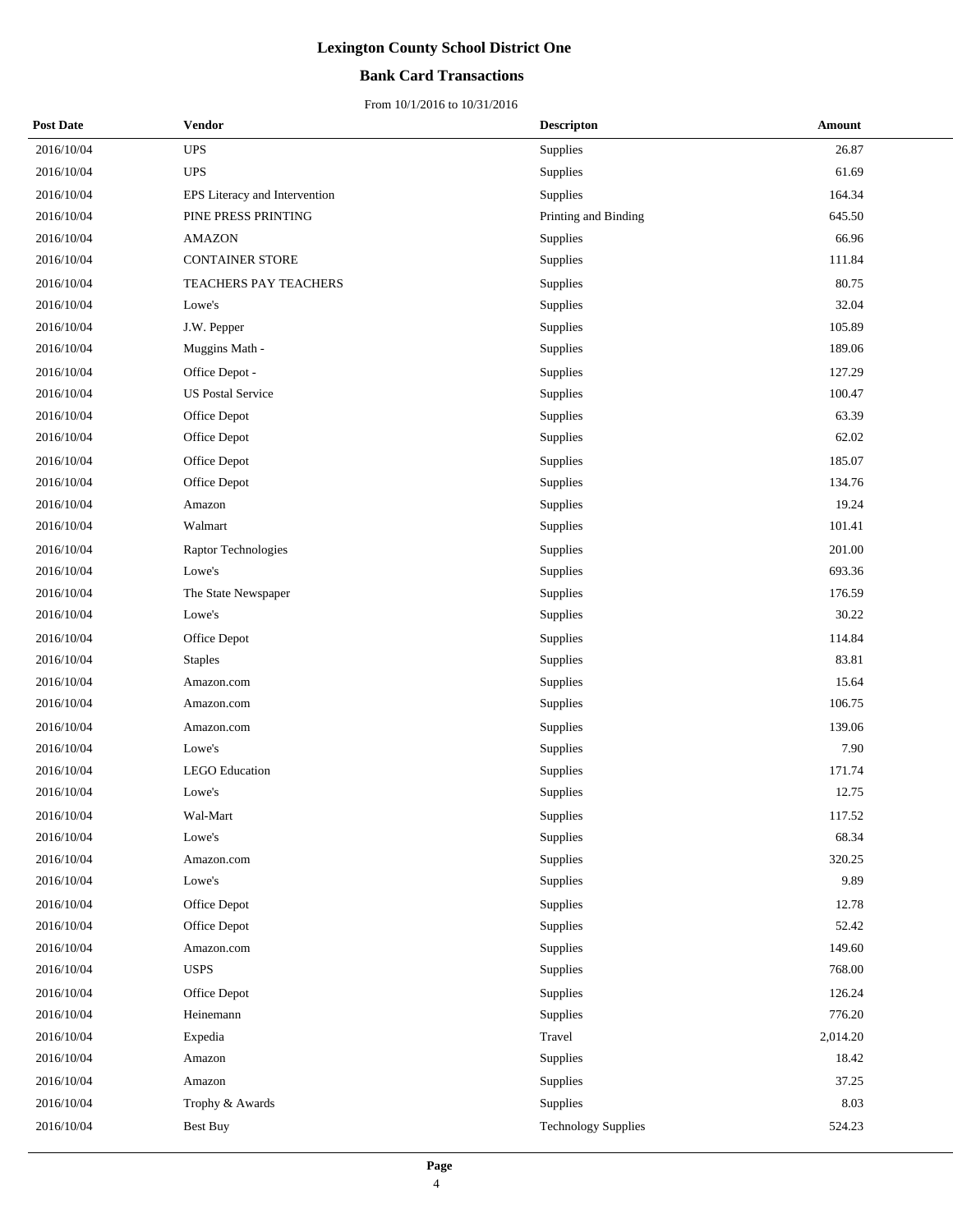### **Bank Card Transactions**

| <b>Post Date</b> | <b>Vendor</b>           | <b>Descripton</b>          | <b>Amount</b> |
|------------------|-------------------------|----------------------------|---------------|
| 2016/10/04       | <b>Best Buy</b>         | <b>Technology Supplies</b> | 748.89        |
| 2016/10/04       | Amazon                  | Supplies                   | 101.64        |
| 2016/10/04       | Woodcrafter.com         | Supplies                   | 255.60        |
| 2016/10/04       | Walmart                 | Supplies                   | 70.33         |
| 2016/10/04       | Walmart                 | Supplies                   | 215.04        |
| 2016/10/04       | Home Depot              | Supplies                   | 52.83         |
| 2016/10/04       | Amazon                  | Supplies                   | 115.48        |
| 2016/10/04       | <b>KENDALL HUNT</b>     | Supplies                   | 25.32         |
| 2016/10/04       | Office Depot            | Supplies                   | 96.27         |
| 2016/10/04       | Office Depot            | <b>Technology Supplies</b> | 106.99        |
| 2016/10/04       | Amazon                  | Supplies                   | 59.00         |
| 2016/10/04       | Target                  | Supplies                   | 6.46          |
| 2016/10/04       | Costco                  | Supplies                   | 15.11         |
| 2016/10/04       | Costco                  | Supplies                   | 52.45         |
| 2016/10/04       | Amazon                  | Supplies                   | 53.52         |
| 2016/10/04       | Morgan's Pharmacy       | Supplies                   | 19.26         |
| 2016/10/04       | Amazon                  | Supplies                   | 84.97         |
| 2016/10/04       | Amazon                  | Supplies                   | $-79.75$      |
| 2016/10/04       | Amazon                  | Supplies                   | 63.61         |
| 2016/10/04       | School Health Corp.     | Supplies                   | 432.56        |
| 2016/10/04       | Follet                  | Supplies                   | 17.94         |
| 2016/10/04       | Lexington Chronicle     | Periodicals                | 45.00         |
| 2016/10/04       | <b>USA Today</b>        | Periodicals                | 183.33        |
| 2016/10/04       | <b>SCASA</b>            | Travel                     | 175.00        |
| 2016/10/04       | AdvancEd                | Travel                     | 185.00        |
| 2016/10/04       | AdvamcEd                | Travel                     | 185.00        |
| 2016/10/04       | Office Depot            | Supplies                   | 174.76        |
| 2016/10/04       | Amazon                  | Supplies                   | 17.23         |
| 2016/10/04       | Office Depot            | Supplies                   | 273.64        |
| 2016/10/04       | Office Depot            | Supplies                   | 181.88        |
| 2016/10/04       | SCASA                   | Dues and Fees              | 175.50        |
| 2016/10/04       | ${\rm ATP}$             | Dues and Fees              | 229.00        |
| 2016/10/04       | <b>SMORE</b>            | Dues and Fees              | 39.00         |
| 2016/10/04       | Publix                  | Other Objects              | 9.98          |
| 2016/10/04       | <b>USPS</b>             | Supplies                   | 149.00        |
| 2016/10/04       | <b>Staples</b>          | Supplies                   | 74.69         |
| 2016/10/04       | USPS -                  | Supplies                   | 48.99         |
| 2016/10/04       | USPS -                  | Supplies                   | 47.00         |
| 2016/10/04       | Office Depot -          | Supplies                   | 72.29         |
| 2016/10/04       | LOWE'S                  | Supplies                   | 21.45         |
| 2016/10/04       | <b>MEGA STOP</b>        | Supplies                   | 33.85         |
| 2016/10/04       | WALMART                 | Supplies                   | 37.59         |
| 2016/10/04       | LOWE'S                  | Supplies                   | 13.34         |
| 2016/10/04       | LOWE'S                  | Supplies                   | 25.25         |
| 2016/10/04       | Derricks Service Center | Supplies                   | 70.00         |
|                  |                         |                            |               |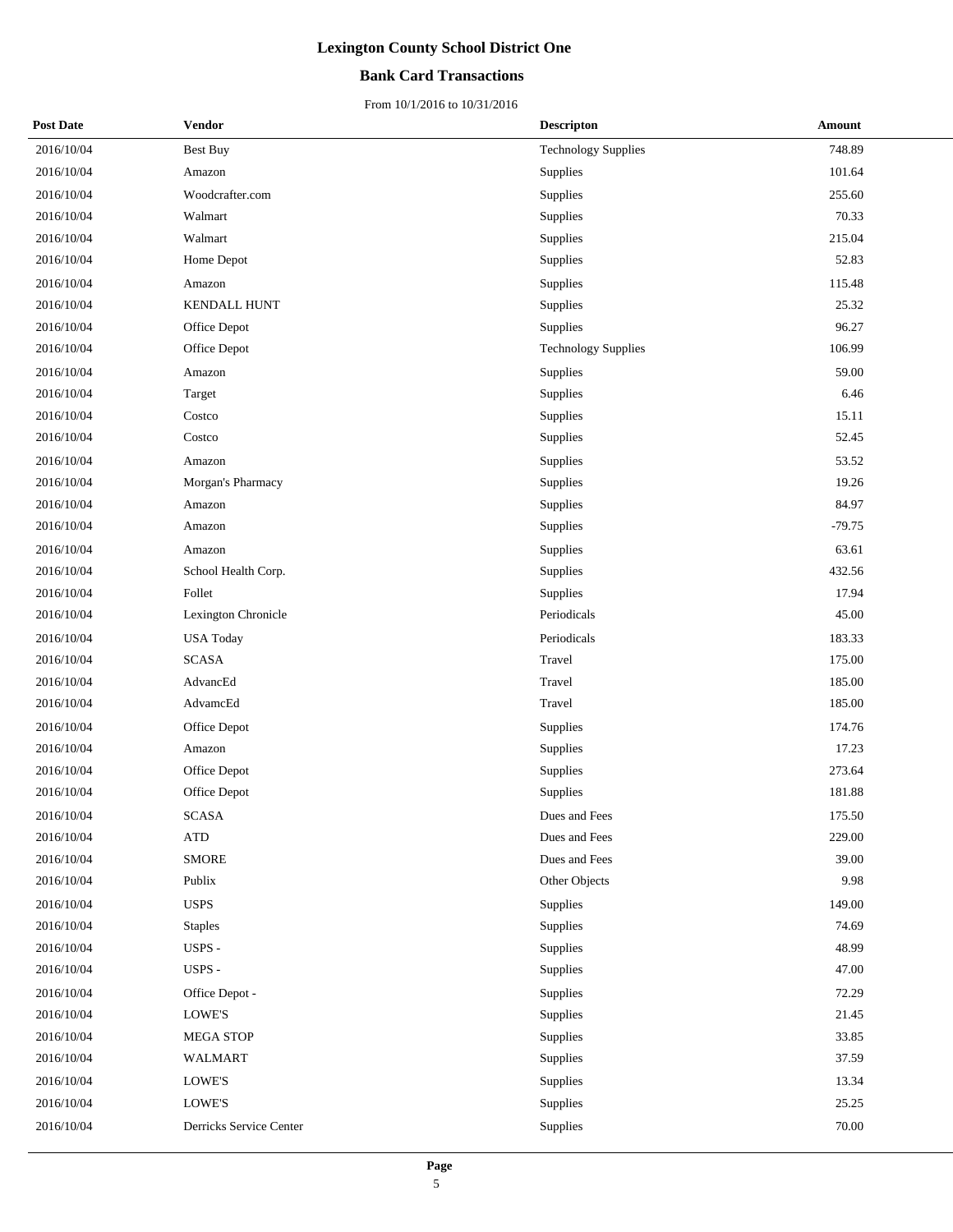### **Bank Card Transactions**

| <b>Post Date</b> | Vendor                         | <b>Descripton</b>          | Amount |
|------------------|--------------------------------|----------------------------|--------|
| 2016/10/04       | Ed Smith Lumber                | Supplies                   | 9.82   |
| 2016/10/04       | Town & Country                 | Supplies                   | 100.00 |
| 2016/10/04       | Ed Smith Lumber                | Supplies                   | 70.86  |
| 2016/10/04       | Ed Smith Lumber                | <b>Supplies</b>            | 56.10  |
| 2016/10/04       | Derricks Service Center        | Supplies                   | 90.00  |
| 2016/10/04       | Sparrow & Kennedy              | Supplies                   | 206.15 |
| 2016/10/04       | Northern Tool                  | Supplies                   | 299.58 |
| 2016/10/04       | Derricks Service Center        | <b>Supplies</b>            | 50.00  |
| 2016/10/04       | Ed Smith Lumber                | Supplies                   | 17.61  |
| 2016/10/04       | Lock Down Magnets -            | Supplies                   | 325.00 |
| 2016/10/04       | Shell Oil/Circle K             | Supplies                   | 43.15  |
| 2016/10/04       | RecyclingBin.com               | <b>Supplies</b>            | 266.52 |
| 2016/10/04       | True Value Lexington           | Supplies                   | 83.38  |
| 2016/10/04       | Pitt Stop/Exxon Mobil          | Supplies                   | 49.00  |
| 2016/10/04       | Walmart                        | Supplies                   | 16.54  |
| 2016/10/04       | Pitt Stop                      | <b>Supplies</b>            | 36.02  |
| 2016/10/04       | Pitt Stop                      | Supplies                   | 37.61  |
| 2016/10/04       | Pitt Stop                      | Supplies                   | 37.67  |
| 2016/10/04       | Pitt Stop                      | Supplies                   | 36.01  |
| 2016/10/04       | Murphy Express                 | <b>Supplies</b>            | 17.99  |
| 2016/10/04       | Lowe's                         | Supplies                   | 42.76  |
| 2016/10/04       | Murphy Express                 | Supplies                   | 37.99  |
| 2016/10/04       | <b>Murphy Express</b>          | Supplies                   | 27.95  |
| 2016/10/04       | Lowe's                         | <b>Supplies</b>            | 35.28  |
| 2016/10/04       | Murphy Express                 | Supplies                   | 34.12  |
| 2016/10/04       | Walmart                        | Supplies                   | 36.81  |
| 2016/10/04       | 123 Signup                     | Travel                     | 375.00 |
| 2016/10/04       | 123 Signup                     | Travel                     | 375.00 |
| 2016/10/04       | Publix                         | Other Objects              | 46.25  |
| 2016/10/04       | Publix                         | Other Objects              | 80.99  |
| 2016/10/04       | Walmart                        | <b>Other Objects</b>       | 26.31  |
| 2016/10/04       | <b>Best Buy</b>                | <b>Technology Supplies</b> | 181.82 |
| 2016/10/04       | National Council for Social St | Travel                     | 417.00 |
| 2016/10/04       | Amazon                         | Supplies                   | 67.51  |
| 2016/10/04       | Amazon                         | Supplies                   | 62.59  |
| 2016/10/04       | Amazon                         | Supplies                   | 23.25  |
| 2016/10/04       | Amazon                         | Supplies                   | 27.52  |
| 2016/10/04       | Amazon                         | Supplies                   | 22.71  |
| 2016/10/04       | <b>USPS</b>                    | Supplies                   | 22.95  |
| 2016/10/04       | Amazon                         | Supplies                   | 25.81  |
| 2016/10/04       | Amazon                         | Supplies                   | 25.81  |
| 2016/10/04       | Amazon                         | Supplies                   | 25.81  |
| 2016/10/04       | <b>RR</b> Books                | Supplies                   | 361.46 |
| 2016/10/04       | Teacher's College, Columbia Un | Travel                     | 650.00 |
| 2016/10/04       | Teacher's College, Columbia Un | Travel                     | 650.00 |
|                  |                                |                            |        |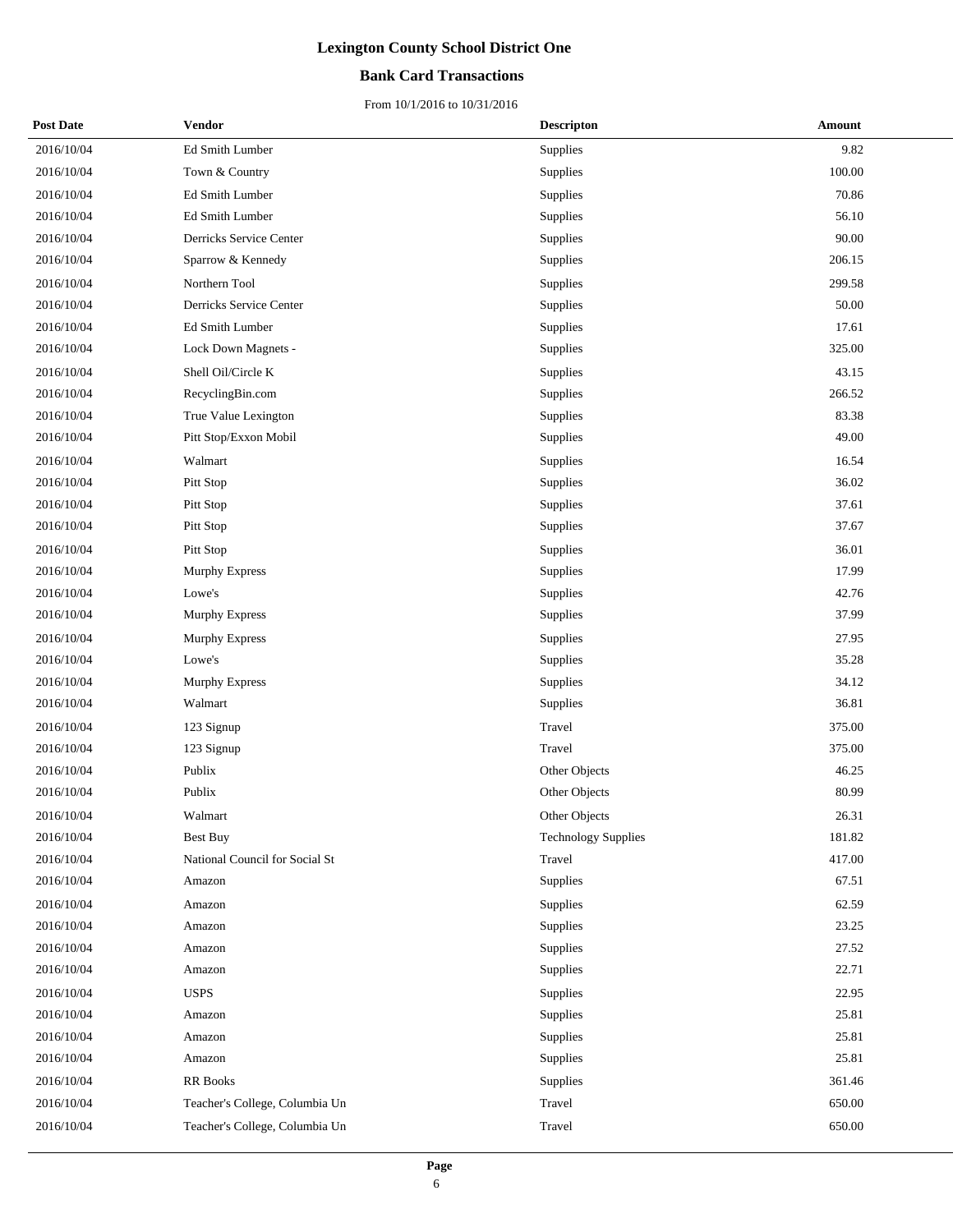### **Bank Card Transactions**

| <b>Post Date</b> | <b>Vendor</b>                  | <b>Descripton</b>          | Amount    |
|------------------|--------------------------------|----------------------------|-----------|
| 2016/10/04       | Delta Air                      | Travel                     | 597.20    |
| 2016/10/04       | Delta Air                      | Travel                     | 597.20    |
| 2016/10/04       | American Airlines              | Travel                     | 628.40    |
| 2016/10/04       | Alliance Global Travel Insuran | Travel                     | 42.00     |
| 2016/10/04       | The Boomerang Project          | Travel                     | 150.00    |
| 2016/10/04       | Office Depot                   | <b>Technology Supplies</b> | 84.40     |
| 2016/10/04       | MUSIC IS ELEMENTARY            | Pupil Activity             | 301.13    |
| 2016/10/04       | J.W. Pepper                    | Pupil Activity             | 157.79    |
| 2016/10/04       | Amazon                         | Pupil Activity             | 117.43    |
| 2016/10/04       | <b>JW</b> Pepper               | Pupil Activity             | 94.99     |
| 2016/10/04       | <b>JW</b> Pepper               | Pupil Activity             | 78.75     |
| 2016/10/04       | Music Theater International    | Pupil Activity             | 45.00     |
| 2016/10/04       | Office Depot -                 | Pupil Activity             | 86.38     |
| 2016/10/04       | Amazon.com                     | Pupil Activity             | 38.82     |
| 2016/10/04       | Kendall Hunt Publishing        | Pupil Activity             | 115.29    |
| 2016/10/04       | Kendall Hunt Publishing        | Pupil Activity             | $-108.37$ |
| 2016/10/04       | <b>BI-LO</b>                   | Pupil Activity             | 11.97     |
| 2016/10/04       | <b>UPS</b> Store               | Pupil Activity             | 10.20     |
| 2016/10/04       | Walmart                        | Pupil Activity             | 152.55    |
| 2016/10/04       | Lowe's                         | Pupil Activity             | 40.98     |
| 2016/10/04       | SPELLING CITY.COM              | Pupil Activity             | 52.95     |
| 2016/10/04       | SPELLINGCITY.COM               | Pupil Activity             | 52.95     |
| 2016/10/04       | SPELLING CITY.COM              | Pupil Activity             | 52.95     |
| 2016/10/04       | SPELLING CITY.COM              | Pupil Activity             | 52.95     |
| 2016/10/04       | SPELLING CITY.COM              | Pupil Activity             | 52.95     |
| 2016/10/04       | Amazon -                       | Pupil Activity             | 214.32    |
| 2016/10/04       | IXL Website                    | Pupil Activity             | 349.00    |
| 2016/10/04       | Wal-Mart                       | Pupil Activity             | 12.40     |
| 2016/10/04       | Amazon.com                     | Pupil Activity             | 44.54     |
| 2016/10/04       | Lowe's                         | Pupil Activity             | 340.22    |
| 2016/10/04       | Wal-Mart                       | Pupil Activity             | 88.88     |
| 2016/10/04       | Music is Elementary -          | Pupil Activity             | 364.33    |
| 2016/10/04       | Shar products                  | Pupil Activity             | 481.75    |
| 2016/10/04       | Wal-Mart                       | Pupil Activity             | 148.98    |
| 2016/10/04       | Wal-Mart                       | Pupil Activity             | 95.91     |
| 2016/10/04       | Office Depot                   | Pupil Activity             | 78.07     |
| 2016/10/04       | <b>Staples</b>                 | Pupil Activity             | 158.45    |
| 2016/10/04       | Amazon.com                     | Pupil Activity             | 35.56     |
| 2016/10/04       | Wal-Mart                       | Pupil Activity             | 20.18     |
| 2016/10/04       | Sams Club                      | Pupil Activity             | 25.92     |
| 2016/10/04       | 88 Oriental Market             | Pupil Activity             | 29.48     |
| 2016/10/04       | Kroger                         | Pupil Activity             | 7.18      |
| 2016/10/04       | Wal-Mart                       | Pupil Activity             | 16.86     |
| 2016/10/04       | Ed Smith Lumber                | Pupil Activity             | 69.55     |
| 2016/10/04       | Ed Smith Lumber                | Pupil Activity             | 23.53     |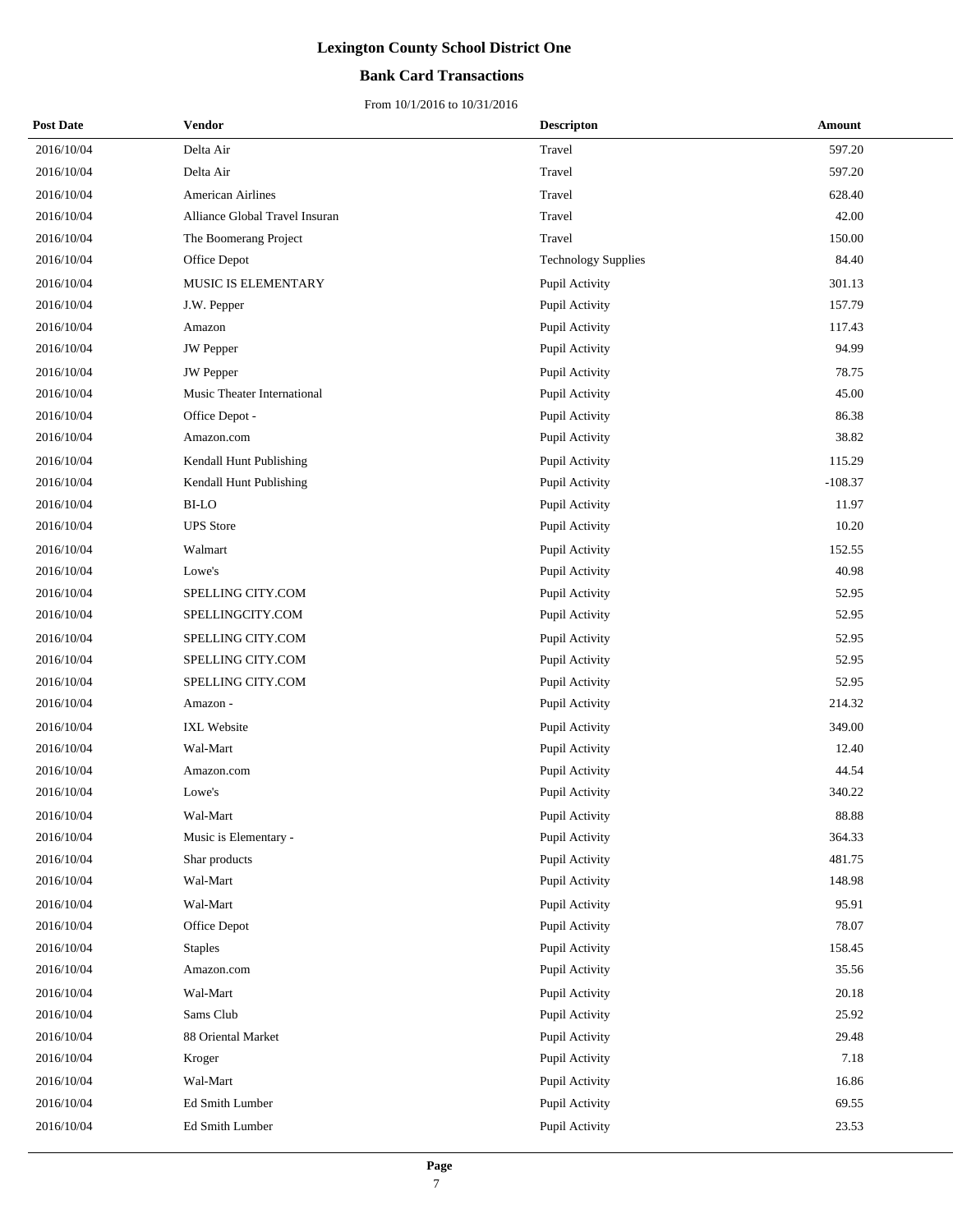### **Bank Card Transactions**

| <b>Post Date</b> | Vendor                        | <b>Descripton</b> | Amount |
|------------------|-------------------------------|-------------------|--------|
| 2016/10/04       | Derrick's Service Center      | Pupil Activity    | 54.55  |
| 2016/10/04       | Mr.BS Exxon II                | Pupil Activity    | 13.68  |
| 2016/10/04       | Amazon                        | Pupil Activity    | 110.80 |
| 2016/10/04       | Target                        | Pupil Activity    | 9.08   |
| 2016/10/04       | Chick Fil A                   | Pupil Activity    | 272.17 |
| 2016/10/04       | Chick Fil A                   | Pupil Activity    | 268.05 |
| 2016/10/04       | Schlotskys Deli               | Pupil Activity    | 300.00 |
| 2016/10/04       | Chick Fil A                   | Pupil Activity    | 278.17 |
| 2016/10/04       | Wal-Mart                      | Pupil Activity    | 9.27   |
| 2016/10/04       | Wal-Mart                      | Pupil Activity    | 74.93  |
| 2016/10/04       | Amazon.com                    | Pupil Activity    | 67.43  |
| 2016/10/04       | Amazon.com                    | Pupil Activity    | 112.49 |
| 2016/10/04       | Amazon.com                    | Pupil Activity    | 112.49 |
| 2016/10/04       | NASP, Inc.                    | Pupil Activity    | 304.00 |
| 2016/10/04       | Amazon.com                    | Pupil Activity    | 35.09  |
| 2016/10/04       | J.W.Pepper                    | Pupil Activity    | 40.34  |
| 2016/10/04       | iNACOL                        | Travel            | 485.00 |
| 2016/10/04       | Westin Riverwalk San Antonio, | Travel            | 125.51 |
| 2016/10/04       | Westin Riverwalk San Antonio, | Travel            | 125.51 |
| 2016/10/04       | Westin Riverwalk San Antonio, | Travel            | 251.01 |
| 2016/10/04       | Amazon                        | Supplies          | 30.35  |
| 2016/10/05       | The State Newspaper           | Supplies          | 171.60 |
| 2016/10/05       | Late Fee                      | Supplies          | 35.00  |
| 2016/10/05       | Finance Charge                | Supplies          | 27.68  |
| 2016/10/05       | Phi Delta Kappa (PDK)         | Dues and Fees     | 90.00  |
| 2016/10/05       | Lowe's                        | Supplies          | 9.32   |
| 2016/10/05       | Smith & Jones                 | Supplies          | 51.36  |
| 2016/10/05       | Office Depot                  | <b>Supplies</b>   | 67.86  |
| 2016/10/05       | Amazon                        | Supplies          | 78.17  |
| 2016/10/05       | WalMart                       | Supplies          | 43.42  |
| 2016/10/05       | Office Depot                  | Supplies          | 99.50  |
| 2016/10/05       | Wal-Mart                      | Supplies          | 94.96  |
| 2016/10/05       | Office Depot                  | Supplies          | 12.80  |
| 2016/10/05       | Office Depot                  | Supplies          | 12.92  |
| 2016/10/05       | Wal-Mart                      | Supplies          | 104.79 |
| 2016/10/05       | Amazon                        | Supplies          | 81.81  |
| 2016/10/05       | LiftVest                      | Supplies          | 553.90 |
| 2016/10/05       | Amazon                        | Supplies          | 85.59  |
| 2016/10/05       | Amazon                        | Supplies          | 232.89 |
| 2016/10/05       | Amazon                        | Supplies          | 277.98 |
| 2016/10/05       | Amazon                        | Supplies          | 39.88  |
| 2016/10/05       | Amazon                        | Supplies          | 39.07  |
| 2016/10/05       | School Specialty              | Supplies          | 124.05 |
| 2016/10/05       | Amazon                        | Supplies          | 87.32  |
| 2016/10/05       | Amazon                        | Supplies          | 165.96 |
|                  |                               |                   |        |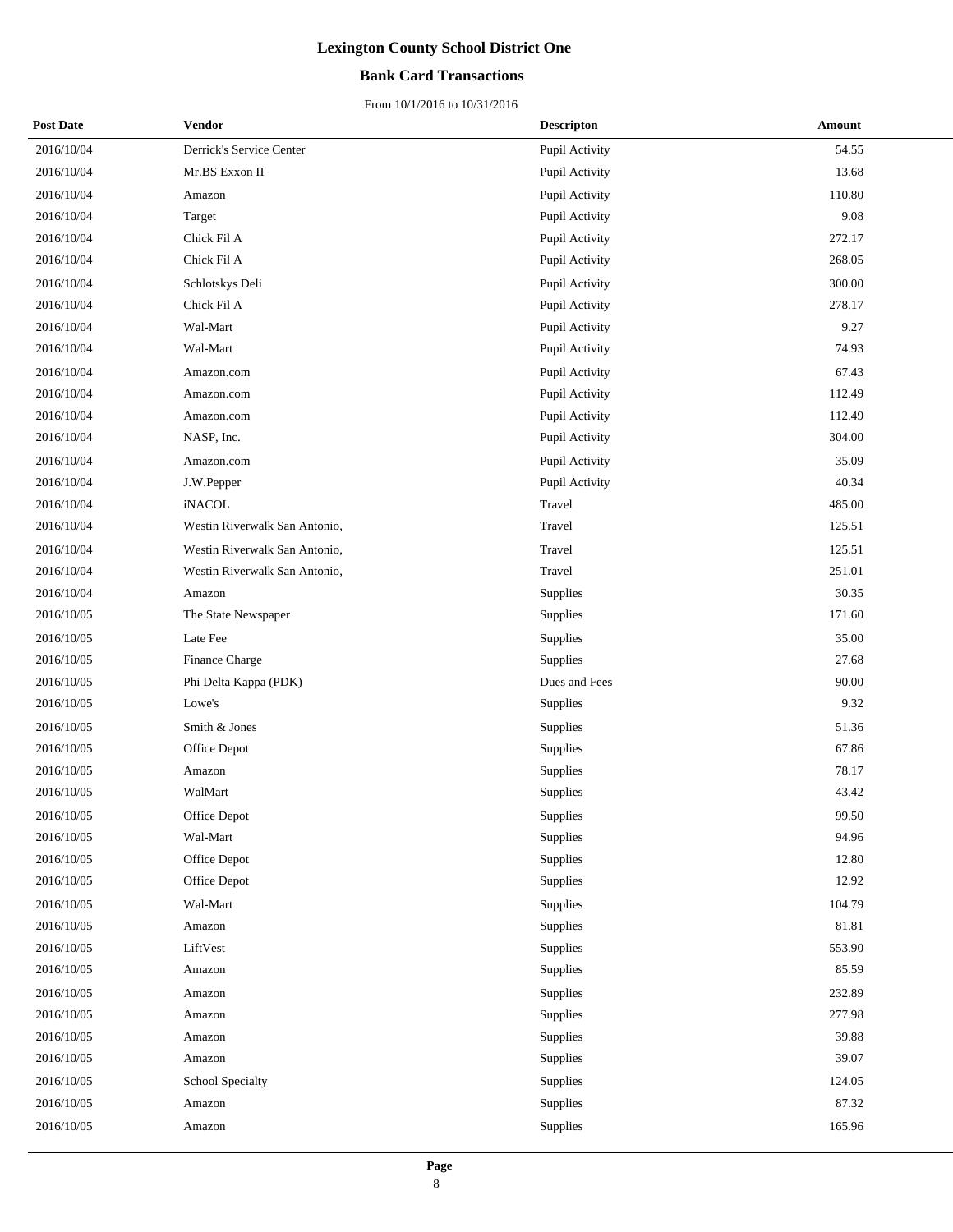### **Bank Card Transactions**

| <b>Post Date</b> | Vendor                                | <b>Descripton</b>          | Amount  |  |
|------------------|---------------------------------------|----------------------------|---------|--|
| 2016/10/05       | Rehabmart                             | <b>Supplies</b>            | 235.98  |  |
| 2016/10/05       | Amazon                                | Supplies                   | 18.18   |  |
| 2016/10/05       | Office Depot                          | Supplies                   | 128.39  |  |
| 2016/10/05       | School Specialty                      | Supplies                   | 212.33  |  |
| 2016/10/05       | Target                                | Supplies                   | 73.76   |  |
| 2016/10/05       | Office Depot                          | Supplies                   | 101.68  |  |
| 2016/10/05       | Office Depot                          | Supplies                   | 53.49   |  |
| 2016/10/05       | Lowes                                 | Supplies                   | 27.76   |  |
| 2016/10/05       | Office Depot                          | Supplies                   | 133.14  |  |
| 2016/10/05       | Office Depot                          | Supplies                   | 7.05    |  |
| 2016/10/05       | Office Depot                          | Supplies                   | 63.11   |  |
| 2016/10/05       | Dollar General                        | Supplies                   | 74.73   |  |
| 2016/10/05       | Office Depot                          | Supplies                   | 241.76  |  |
| 2016/10/05       | International Dyslexia                | Inst Prog Improvement      | 580.00  |  |
| 2016/10/05       | <b>International Dyslexia Confere</b> | Inst Prog Improvement      | 590.00  |  |
| 2016/10/05       | National Professional Resource        | Supplies                   | 131.65  |  |
| 2016/10/05       | Dollar Tree                           | Pupil Activity             | 8.56    |  |
| 2016/10/05       | Walmart                               | Pupil Activity             | 4.72    |  |
| 2016/10/05       | Dollar Tree                           | Pupil Activity             | 12.00   |  |
| 2016/10/05       | <b>American Airlines</b>              | Travel                     | 300.10  |  |
| 2016/10/05       | <b>American Airlines</b>              | Travel                     | 300.10  |  |
| 2016/10/05       | Delta Air                             | Travel                     | 566.20  |  |
| 2016/10/05       | Orbitz                                | Travel                     | 20.00   |  |
| 2016/10/05       | N Amer Council                        | Travel                     | 485.00  |  |
| 2016/10/05       | N Amer Council                        | Travel                     | 485.00  |  |
| 2016/10/05       | Delta Air                             | Travel                     | 210.60  |  |
| 2016/10/05       | Delta Air                             | Travel                     | 210.60  |  |
| 2016/10/05       | N Amer Council                        | Dues and Fees              | 60.00   |  |
| 2016/10/05       | N Amer Council                        | Dues and Fees              | 60.00   |  |
| 2016/10/10       | KAGAN PUBLISHING INC.                 | Supplies                   | 149.00  |  |
| 2016/10/10       | Amazon                                | Supplies-Immersion         | 9.62    |  |
| 2016/10/10       | Amazon - CREDIT                       | Supplies-Immersion         | $-9.62$ |  |
| 2016/10/10       | <b>Educational Wonderland</b>         | Supplies-Immersion         | 17.38   |  |
| 2016/10/10       | School Specialty                      | Supplies                   | 280.80  |  |
| 2016/10/10       | Calico Spanish                        | Supplies-Immersion         | 20.99   |  |
| 2016/10/10       | <b>ACADEMY SPORTS</b>                 | Supplies                   | 8.63    |  |
| 2016/10/10       | Computer Design Consulting Ser        | Printing and Binding       | 168.07  |  |
| 2016/10/10       | Pine Press                            | Printing and Binding       | 8.71    |  |
| 2016/10/10       | Pine Press Printing                   | Printing and Binding       | 47.60   |  |
| 2016/10/10       | <b>US</b> Games                       | Supplies                   | 7.97    |  |
| 2016/10/10       | Amazon.com                            | Supplies                   | 60.16   |  |
| 2016/10/10       | Really Good Stuff                     | Supplies                   | 98.93   |  |
| 2016/10/10       | Office Depot Office Max               | Supplies                   | 19.24   |  |
| 2016/10/10       | Carson-Dellosa                        | Supplies                   | 74.83   |  |
| 2016/10/10       | Smore                                 | <b>Technology Supplies</b> | 59.00   |  |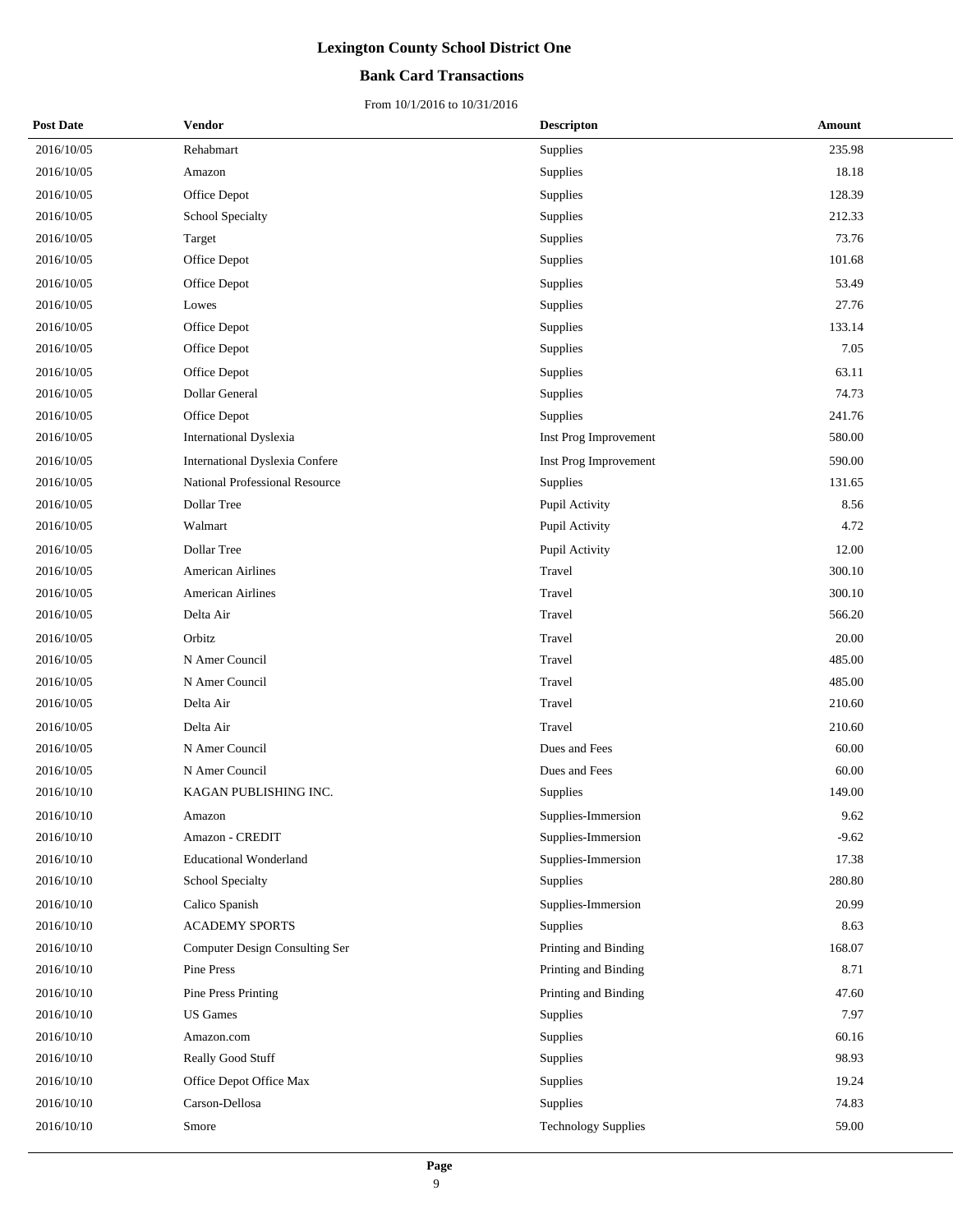### **Bank Card Transactions**

| <b>Post Date</b> | <b>Vendor</b>                     | <b>Descripton</b> | Amount     |
|------------------|-----------------------------------|-------------------|------------|
| 2016/10/10       | DOLLAR TREE STORES, INC.          | Supplies          | 16.28      |
| 2016/10/10       | Amazon                            | Supplies          | 10.69      |
| 2016/10/10       | Amazon                            | Supplies          | 53.18      |
| 2016/10/10       | Safety Depot                      | Supplies          | 65.27      |
| 2016/10/10       | School Health                     | Supplies          | 78.34      |
| 2016/10/10       | Walmart                           | Supplies          | 132.13     |
| 2016/10/10       | Amazon.com                        | Supplies          | 172.06     |
| 2016/10/10       | Amazon.com                        | Supplies          | 40.14      |
| 2016/10/10       | <b>USPS</b>                       | Supplies          | 47.00      |
| 2016/10/10       | Amazon                            | Supplies          | 137.75     |
| 2016/10/10       | <b>US POST OFFICE</b>             | Supplies          | 4.24       |
| 2016/10/10       | OFFICE DEPOT                      | Supplies          | 102.17     |
| 2016/10/10       | Shell                             | Supplies          | 26.66      |
| 2016/10/10       | Walker Hardware                   | Supplies          | 13.57      |
| 2016/10/10       | <b>USPS</b>                       | Supplies          | 47.00      |
| 2016/10/10       | Shell                             | Supplies          | 28.80      |
| 2016/10/10       | <b>SMITH &amp; JONES</b>          | Supplies          | 58.85      |
| 2016/10/10       | MURPHY EXPRESS                    | Supplies          | 20.33      |
| 2016/10/10       | <b>SHELL</b>                      | Supplies          | 24.83      |
| 2016/10/10       | SMITH AND JONES JANITORIAL        | Supplies          | 58.85      |
| 2016/10/10       | Lowes                             | Supplies          | 67.88      |
| 2016/10/10       | Stop N Shop                       | Supplies          | 36.50      |
| 2016/10/10       | <b>Batteries Plus Bulbs</b>       | Supplies          | 9.61       |
| 2016/10/10       | Pitt Stop                         | Supplies          | 65.03      |
| 2016/10/10       | Murphy                            | Supplies          | 18.76      |
| 2016/10/10       | Lowe's                            | Supplies          | 52.17      |
| 2016/10/10       | Amazon.com                        | Pupil Activity    | 122.83     |
| 2016/10/10       | Amazon                            | Pupil Activity    | 15.16      |
| 2016/10/10       | <b>PDC</b>                        | Pupil Activity    | 55.74      |
| 2016/10/10       | The Home Depot                    | Pupil Activity    | 96.13      |
| 2016/10/10       | Engineering is Elementary         | Pupil Activity    | 401.25     |
| 2016/10/10       | <b>Presentation Systems South</b> | Pupil Activity    | 544.46     |
| 2016/10/10       | <b>US School Supply</b>           | Pupil Activity    | $108.00\,$ |
| 2016/10/10       | Oriental Trading                  | Pupil Activity    | 62.57      |
| 2016/10/10       | Amazon                            | Pupil Activity    | 27.81      |
| 2016/10/10       | Walmart                           | Pupil Activity    | 53.34      |
| 2016/10/10       | <b>Bitsbox</b>                    | Pupil Activity    | 132.30     |
| 2016/10/10       | Columbia Flag and Sign Company    | Pupil Activity    | 53.50      |
| 2016/10/10       | Lowe's                            | Pupil Activity    | 42.67      |
| 2016/10/10       | Smith Rubber Stamp                | Pupil Activity    | 47.94      |
| 2016/10/10       | Follett School Solutions          | Pupil Activity    | 27.43      |
| 2016/10/11       | Amazon.com                        | Supplies          | 104.88     |
| 2016/10/11       | Pearson                           | Supplies          | 219.22     |
| 2016/10/11       | Office Depot                      | Supplies          | 174.40     |
| 2016/10/11       | Amazon.com                        | Supplies          | 19.99      |
|                  |                                   |                   |            |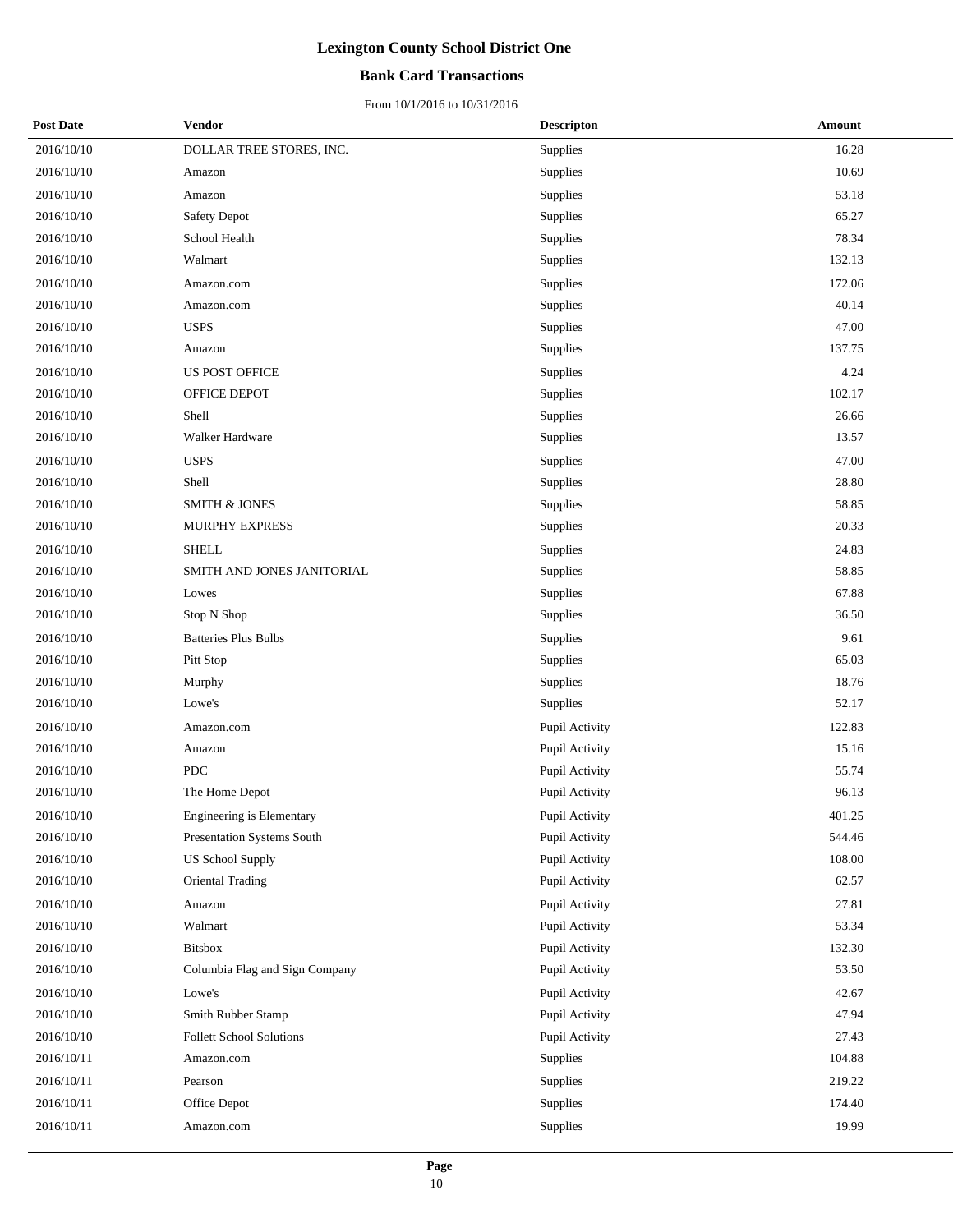### **Bank Card Transactions**

| <b>Post Date</b> | Vendor                       | <b>Descripton</b> | Amount   |
|------------------|------------------------------|-------------------|----------|
| 2016/10/11       | Amazon.com                   | Supplies          | 88.38    |
| 2016/10/11       | Plank Road Publishing        | Supplies          | 239.80   |
| 2016/10/11       | Amazon.com                   | Supplies          | 36.98    |
| 2016/10/11       | Amazon.com                   | Supplies          | 45.57    |
| 2016/10/11       | Raptor                       | Supplies          | 200.00   |
| 2016/10/11       | Amazon.com                   | Supplies          | 22.58    |
| 2016/10/11       | <b>American Airlines</b>     | Travel            | 210.60   |
| 2016/10/11       | <b>American Airlines</b>     | Travel            | 210.60   |
| 2016/10/11       | Delta Airlines               | Travel            | 251.60   |
| 2016/10/11       | Delta Airlines               | Travel            | 251.60   |
| 2016/10/11       | Delta Airlines               | Travel            | 251.60   |
| 2016/10/11       | Delta Airlines               | Travel            | 251.60   |
| 2016/10/11       | <b>American Airlines</b>     | Travel            | 210.60   |
| 2016/10/11       | <b>American Airlines</b>     | Travel            | 210.60   |
| 2016/10/11       | Expedia                      | Travel            | 40.00    |
| 2016/10/11       | Expedia                      | Travel            | 136.00   |
| 2016/10/11       | Lowe's                       | Supplies          | 52.30    |
| 2016/10/11       | Quick Serve                  | Supplies          | 39.92    |
| 2016/10/11       | Lowe's                       | Supplies          | 73.83    |
| 2016/10/11       | Lowe's                       | Supplies          | 45.97    |
| 2016/10/11       | Wal Mart                     | Supplies          | 25.65    |
| 2016/10/11       | Super Duper                  | Pupil Activity    | 290.57   |
| 2016/10/11       | Wal Mart                     | Pupil Activity    | 19.14    |
| 2016/10/12       | Expedia                      | Travel            | 195.93   |
| 2016/10/12       | Johnstone Supply             | Supplies          | 224.45   |
| 2016/10/12       | Johnstone Supply             | Supplies          | 56.14    |
| 2016/10/12       | Johnstone Supply             | Supplies          | 236.55   |
| 2016/10/12       | The Webstaurant Store        | Supplies          | 306.30   |
| 2016/10/12       | Otter Box                    | Supplies          | 4.99     |
| 2016/10/12       | Walmart                      | Supplies          | 83.64    |
| 2016/10/12       | Office Depot                 | Supplies          | 51.27    |
| 2016/10/12       | The Home Depot               | Supplies          | 1,004.25 |
| 2016/10/12       | Lowes                        | Supplies          | 70.09    |
| 2016/10/12       | Lowes                        | Supplies          | 17.10    |
| 2016/10/12       | United Refrigeration         | Supplies          | 159.24   |
| 2016/10/12       | Office Depot                 | Supplies          | 105.13   |
| 2016/10/12       | Amamzon                      | Supplies          | 224.31   |
| 2016/10/12       | Walgreens                    | Food              | 59.99    |
| 2016/10/12       | School Nutrition Association | Dues and Fees     | 120.00   |
| 2016/10/12       | Magic Seasoning Blends       | Food              | 112.02   |
| 2016/10/12       | Pro Kitchen Online           | Supplies          | 249.11   |
| 2016/10/12       | Costco                       | Supplies          | 43.18    |
| 2016/10/12       | Whaley Parts and Supply      | Supplies          | 104.44   |
| 2016/10/12       | Whaley Parts and Supply      | Supplies          | 187.25   |
| 2016/10/12       | Pro Kitchen Online           | Supplies          | 204.31   |
|                  |                              |                   |          |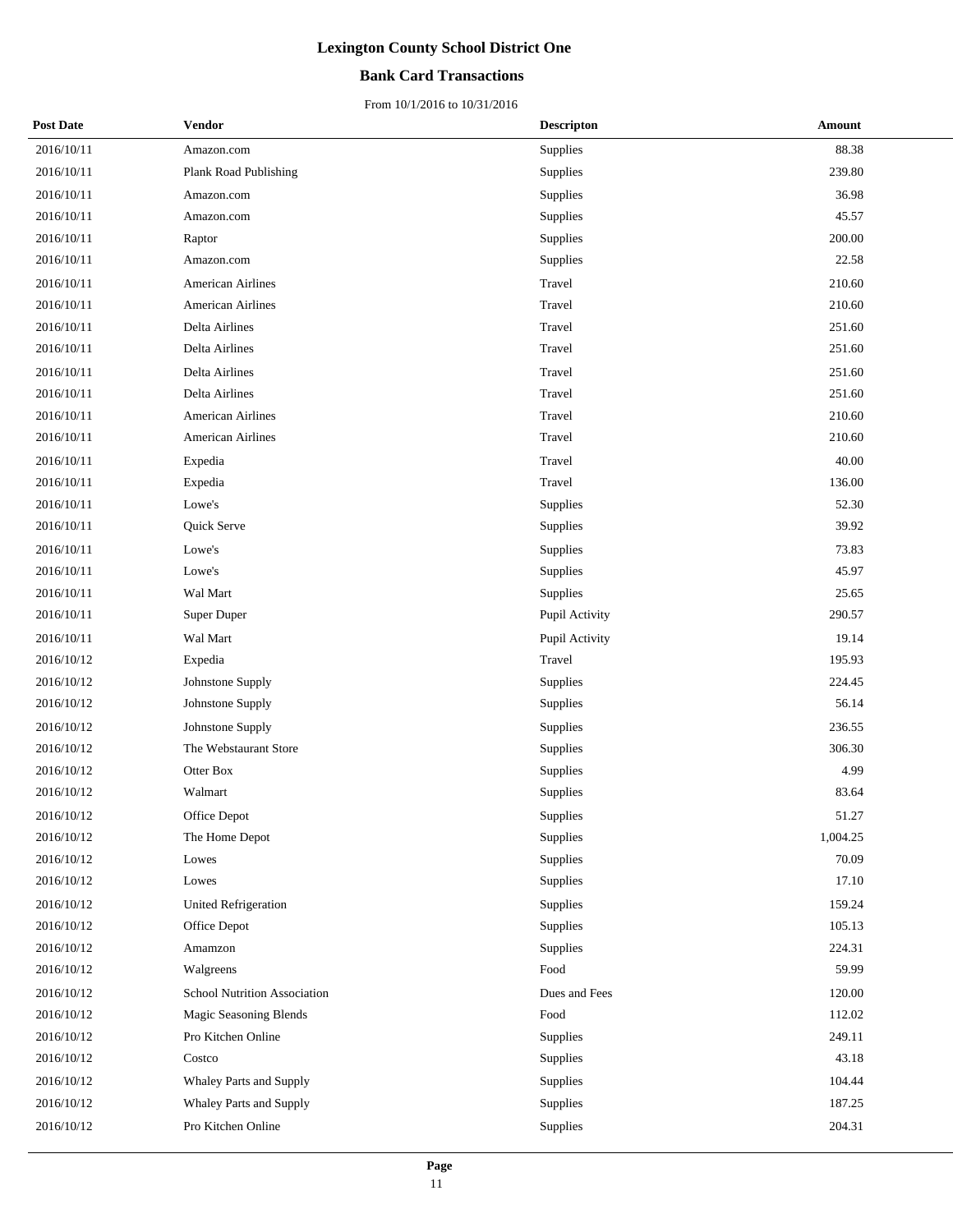### **Bank Card Transactions**

| <b>Post Date</b> | Vendor                         | <b>Descripton</b>   | <b>Amount</b> |
|------------------|--------------------------------|---------------------|---------------|
| 2016/10/12       | Magic Seasoning Blends         | Food                | 112.02        |
| 2016/10/12       | Ed Smith Lumber                | Supplies            | 23.53         |
| 2016/10/12       | <b>United Refrigeration</b>    | Supplies            | 286.60        |
| 2016/10/12       | Lowes                          | Supplies            | 28.40         |
| 2016/10/12       | Magic Seasoning Blends         | Food                | 112.02        |
| 2016/10/12       | Whaley Parts and Supply        | Supplies            | 157.37        |
| 2016/10/12       | <b>Whaley Parts and Supply</b> | Supplies            | 299.90        |
| 2016/10/12       | Lowes                          | Supplies            | 223.64        |
| 2016/10/12       | The Home Depot                 | Supplies            | 63.78         |
| 2016/10/12       | Lowes                          | Supplies            | 12.95         |
| 2016/10/12       | United Refrigeration           | Supplies            | 90.99         |
| 2016/10/12       | Whaley Parts and Supply        | Supplies            | 143.16        |
| 2016/10/12       | The Home Depot                 | Supplies            | 48.63         |
| 2016/10/12       | Lowes                          | Supplies            | 14.35         |
| 2016/10/12       | Whaley Parts and Supply        | Supplies            | 179.53        |
| 2016/10/12       | <b>Advance Auto Parts</b>      | Supplies            | 18.70         |
| 2016/10/12       | <b>BI-LO</b>                   | Food                | 125.89        |
| 2016/10/12       | Whaley Parts & Supply          | Supplies            | 47.96         |
| 2016/10/12       | <b>United Refrigeration</b>    | Supplies            | 21.49         |
| 2016/10/12       | Magic Seasoning Blends         | Food                | 112.02        |
| 2016/10/12       | Whaley Parts and Supply        | Supplies            | 95.92         |
| 2016/10/12       | Ed Smith Lumber                | Supplies            | 2.33          |
| 2016/10/12       | Tribles, Inc.                  | Supplies            | 23.95         |
| 2016/10/12       | United Refrigeration           | Supplies            | 6.61          |
| 2016/10/12       | Johnstone Supply               | Supplies            | 23.75         |
| 2016/10/12       | United Refrigeration           | Supplies            | 295.87        |
| 2016/10/12       | Whaley Parts and Supply        | Supplies            | 64.24         |
| 2016/10/12       | City Electric                  | Supplies            | 125.08        |
| 2016/10/12       | True Value                     | Supplies            | 10.65         |
| 2016/10/12       | <b>United Refrigeration</b>    | Supplies            | 114.18        |
| 2016/10/12       | Magic Seasoning Blends         | Food                | 112.03        |
| 2016/10/21       | <b>AMAZON</b>                  | Supplies            | 16.04         |
| 2016/10/21       | <b>AMAZON</b>                  | Supplies            | 68.00         |
| 2016/10/21       | Walmart.com                    | Supplies            | 23.57         |
| 2016/10/21       | QUALITY DISCOUNT WRISTBANDS    | Supplies            | 102.72        |
| 2016/10/21       | <b>CASSIE IB CONFERENCE</b>    | Travel              | 955.00        |
| 2016/10/21       | CASSIE IB CONFERENCE           | Travel              | 955.00        |
| 2016/10/21       | CASSIE IB CONFERENCE           | Travel              | 955.00        |
| 2016/10/21       | CASIE IB CONFERENCE            | Travel              | 955.00        |
| 2016/10/21       | Amazon.com                     | Supplies            | 12.50         |
| 2016/10/21       | Shell Oil                      | Supplies-Maintenace | 85.00         |
| 2016/10/21       | Shell Oil                      | Supplies-Maintenace | 85.00         |
| 2016/10/21       | Shell Oil                      | Supplies-Maintenace | 85.00         |
| 2016/10/21       | Sherwin Williams               | Supplies-Maintenace | 71.88         |
| 2016/10/21       | Shell Oil                      | Supplies-Maintenace | 85.00         |
|                  |                                |                     |               |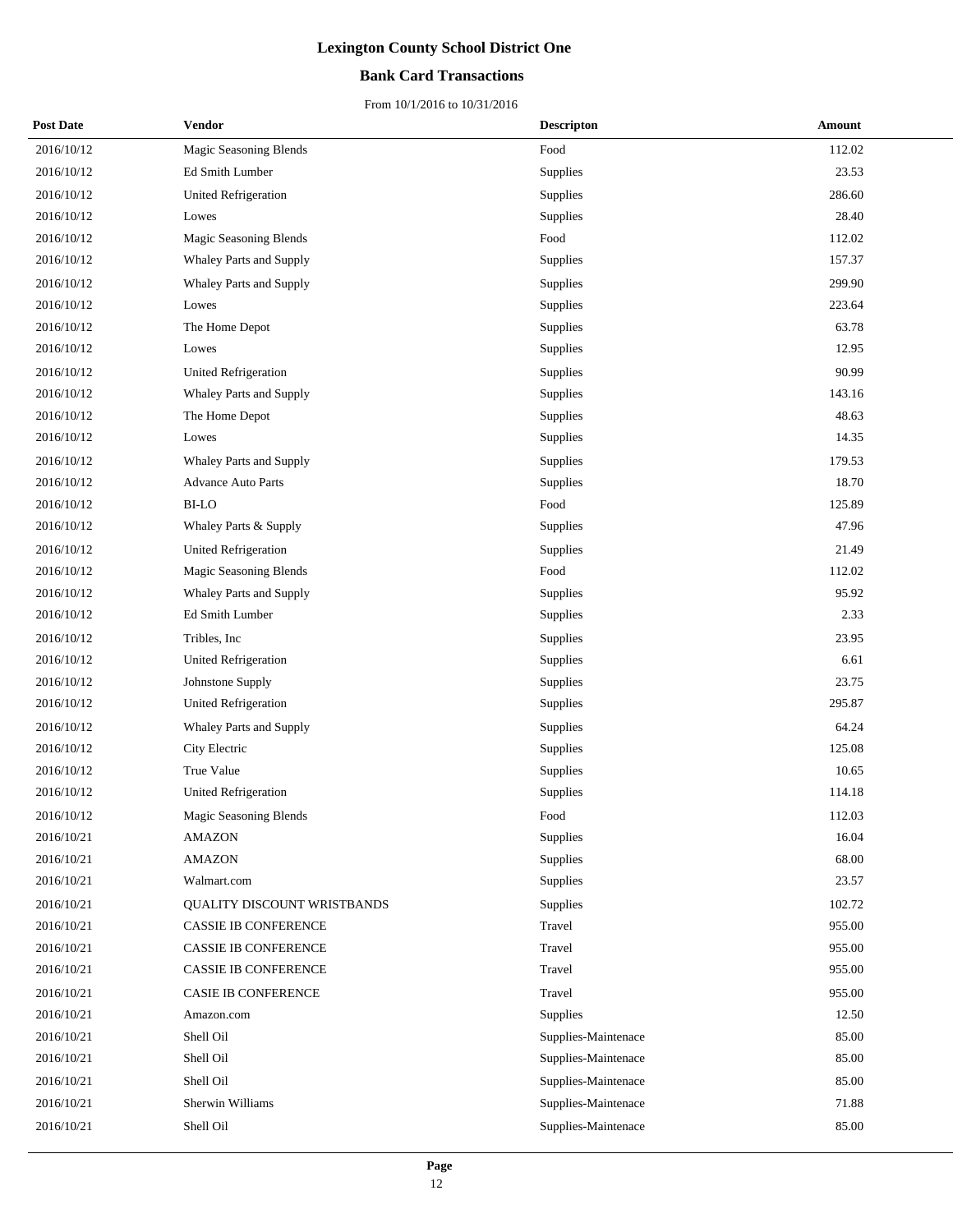### **Bank Card Transactions**

| <b>Post Date</b> | <b>Vendor</b>          | <b>Descripton</b>          | Amount |
|------------------|------------------------|----------------------------|--------|
| 2016/10/21       | WW Grainger            | Supplies-Maintenace        | 100.89 |
| 2016/10/21       | Lowe's                 | Supplies-Maintenace        | 60.98  |
| 2016/10/21       | Home Depot             | Supplies-Maintenace        | 32.07  |
| 2016/10/21       | A-Z Lawnmower          | Supplies-Maintenace        | 44.72  |
| 2016/10/21       | Home Depot             | Supplies-Maintenace        | 14.85  |
| 2016/10/21       | Shell Oil              | Supplies-Maintenace        | 97.01  |
| 2016/10/21       | City Electric          | Supplies-Maintenace        | 37.60  |
| 2016/10/21       | Sherwin Williams       | Supplies-Maintenace        | 84.57  |
| 2016/10/21       | <b>AMAZON</b>          | Supplies                   | 14.58  |
| 2016/10/21       | SPEEDWAY GAS STATION   | Supplies                   | 39.50  |
| 2016/10/21       | <b>LOWES</b>           | <b>Supplies</b>            | 53.82  |
| 2016/10/21       | Sherwin Williams       | Supplies-Maintenace        | 143.57 |
| 2016/10/21       | Sox Fence              | Supplies-Maintenace        | 304.95 |
| 2016/10/21       | Lexington True Value   | Supplies-Maintenace        | 4.38   |
| 2016/10/21       | Lowe's                 | Supplies-Maintenace        | 55.14  |
| 2016/10/21       | Lowe's                 | Supplies-Maintenace        | 24.92  |
| 2016/10/21       | Perry Mann             | Supplies-Maintenace        | 85.80  |
| 2016/10/21       | Home Depot             | Supplies-Maintenace        | 126.28 |
| 2016/10/21       | City Electric          | Supplies-Maintenace        | 148.73 |
| 2016/10/21       | Gateway Supply         | Supplies-Maintenace        | 46.96  |
| 2016/10/21       | Lowe's                 | Supplies-Maintenace        | 27.78  |
| 2016/10/21       | Ed Smith Lumber        | Supplies-Maintenace        | 15.38  |
| 2016/10/21       | Lowe's                 | Supplies-Maintenace        | 31.91  |
| 2016/10/21       | Home Depot             | Supplies-Maintenace        | 22.41  |
| 2016/10/21       | Lowe's                 | Supplies-Maintenace        | 18.35  |
| 2016/10/21       | Ace Glass              | Supplies-Maintenace        | 27.82  |
| 2016/10/21       | Sherwin Williams       | Supplies-Maintenace        | 125.25 |
| 2016/10/21       | Triangle Safe & Lock   | Supplies-Maintenace        | 38.52  |
| 2016/10/21       | Lowe's                 | Supplies-Maintenace        | 76.91  |
| 2016/10/21       | Lowe's                 | Supplies-Maintenace        | 71.88  |
| 2016/10/21       | Lowe's                 | Supplies-Maintenace        | 60.95  |
| 2016/10/21       | City Electric          | Supplies-Maintenace        | 58.04  |
| 2016/10/21       | Ed Smith Lumber        | Supplies-Maintenace        | 122.86 |
| 2016/10/21       | Lowe's                 | Supplies-Maintenace        | 146.06 |
| 2016/10/24       | <b>WALMART</b>         | Supplies                   | 54.28  |
| 2016/10/24       | MICROBOARDS TECHNOLOGY | Supplies                   | 72.58  |
| 2016/10/24       | <b>NAfME</b>           | Travel                     | 125.00 |
| 2016/10/24       | AMAZON MKTPLACE PMTS   | <b>Technology Supplies</b> | 299.99 |
| 2016/10/24       | WM SUPERCENTER         | Supplies                   | 11.51  |
| 2016/10/24       | LR Hook Tire           | Repairs and Maintenance    | 92.99  |
| 2016/10/24       | <b>Bobcat</b>          | Repairs and Maintenance    | 113.41 |
| 2016/10/24       | LR Hook Tire           | Repairs and Maintenance    | 16.95  |
| 2016/10/24       | Ferguson               | Supplies-Maintenace        | 60.97  |
| 2016/10/24       | Lowe's                 | Supplies-Maintenace        | 47.01  |
| 2016/10/24       | AutoZone               | Supplies-Maintenace        | 133.60 |
|                  |                        |                            |        |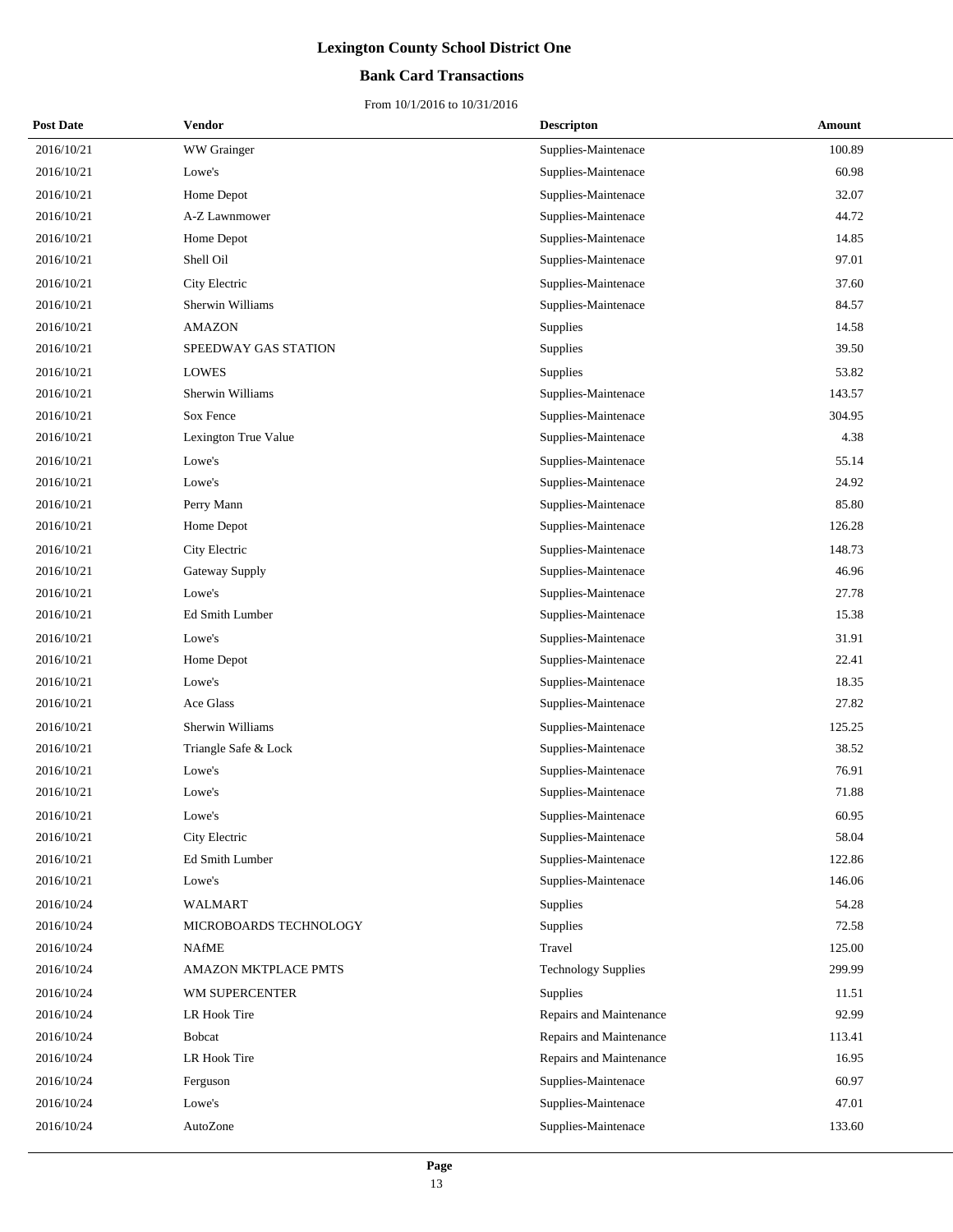### **Bank Card Transactions**

| <b>Post Date</b> | Vendor                     | <b>Descripton</b>   | Amount |
|------------------|----------------------------|---------------------|--------|
| 2016/10/24       | A-Z Lawnmower              | Supplies-Maintenace | 54.15  |
| 2016/10/24       | Enlows                     | Supplies-Maintenace | 183.48 |
| 2016/10/24       | Enlows                     | Supplies-Maintenace | 156.11 |
| 2016/10/24       | <b>Tractor Supply</b>      | Supplies-Maintenace | 75.10  |
| 2016/10/24       | Enlows                     | Supplies-Maintenace | 224.88 |
| 2016/10/24       | Northern Tool              | Supplies-Maintenace | 13.90  |
| 2016/10/24       | Sparrow & Kennedy          | Supplies-Maintenace | 283.27 |
| 2016/10/24       | Carolina Power             | Supplies-Maintenace | 37.21  |
| 2016/10/24       | A-Z Lawnmower              | Supplies-Maintenace | 18.02  |
| 2016/10/24       | <b>Tractor Supply</b>      | Supplies-Maintenace | 41.27  |
| 2016/10/24       | Ferguson                   | Supplies-Maintenace | 112.04 |
| 2016/10/24       | Ferguson                   | Supplies-Maintenace | 15.91  |
| 2016/10/24       | Ferguson                   | Supplies-Maintenace | 29.41  |
| 2016/10/24       | Sparrow & Kennedy          | Supplies-Maintenace | 51.00  |
| 2016/10/24       | Lexington True Value       | Supplies-Maintenace | 17.75  |
| 2016/10/24       | A-Z Lawnmower              | Supplies-Maintenace | 75.07  |
| 2016/10/24       | THE HOME DEPOT             | Supplies            | 219.47 |
| 2016/10/24       | TRIANGLE SAFE AND LOCK     | Supplies            | 43.28  |
| 2016/10/24       | <b>LOWES</b>               | Supplies            | 136.51 |
| 2016/10/24       | <b>EXXONMOBIL</b>          | Supplies            | 30.00  |
| 2016/10/24       | <b>A-Z LAWNMOWER PARTS</b> | Supplies            | 126.82 |
| 2016/10/24       | <b>FOOD LION</b>           | Supplies            | 10.14  |
| 2016/10/24       | <b>EXXONMOBIL</b>          | Supplies            | 67.51  |
| 2016/10/24       | TRACTOR SUPPLY CO          | Supplies            | 199.59 |
| 2016/10/24       | LOWES                      | Supplies            | 180.79 |
| 2016/10/24       | <b>LOWES</b>               | Supplies            | 283.37 |
| 2016/10/24       | Gateway                    | Supplies-Maintenace | 66.59  |
| 2016/10/24       | <b>Ed Smith Lumber</b>     | Supplies-Maintenace | 5.09   |
| 2016/10/24       | Ed Smith Lumber            | Supplies-Maintenace | 14.91  |
| 2016/10/24       | City Electric              | Supplies-Maintenace | 168.96 |
| 2016/10/24       | Ed Smith Lumber            | Supplies-Maintenace | 4.91   |
| 2016/10/24       | City Electric              | Supplies-Maintenace | 182.64 |
| 2016/10/24       | Lowe's                     | Supplies-Maintenace | 28.86  |
| 2016/10/24       | City Electric              | Supplies-Maintenace | 205.38 |
| 2016/10/24       | <b>Allied Controls</b>     | Supplies-Maintenace | 420.13 |
| 2016/10/24       | City Electric              | Supplies-Maintenace | 52.63  |
| 2016/10/24       | Sparrow & Kennedy          | Supplies-Maintenace | 92.26  |
| 2016/10/24       | Shell Oil                  | Supplies            | 71.79  |
| 2016/10/24       | Sherwin Williams           | Supplies-Maintenace | 141.22 |
| 2016/10/24       | <b>Battery Stuff</b>       | Supplies-Maintenace | 240.00 |
| 2016/10/24       | Sherwin Williams           | Supplies-Maintenace | 110.86 |
| 2016/10/24       | Sherwin Williams           | Supplies-Maintenace | 75.41  |
| 2016/10/24       | Ed Smith Lumber            | Supplies-Maintenace | 5.68   |
| 2016/10/24       | AutoZone                   | Supplies-Maintenace | 129.61 |
| 2016/10/24       | V&O Tire                   | Supplies-Maintenace | 127.24 |
|                  |                            |                     |        |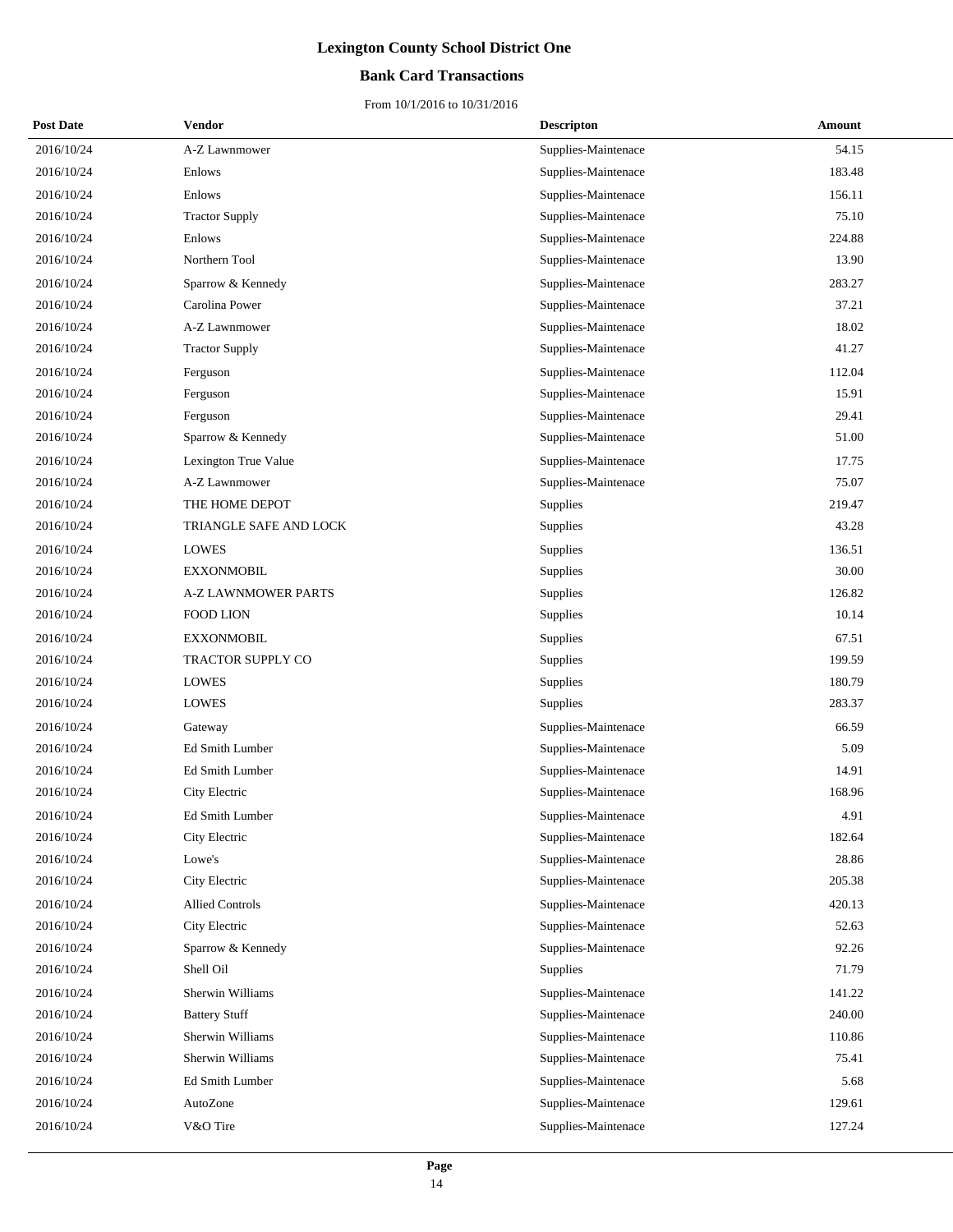### **Bank Card Transactions**

| <b>Post Date</b> | Vendor                      | <b>Descripton</b>         | Amount   |
|------------------|-----------------------------|---------------------------|----------|
| 2016/10/24       | A-Z Lawnmower               | Supplies-Maintenace       | 26.38    |
| 2016/10/24       | Ed Smith Lumber             | Supplies-Maintenace       | 6.41     |
| 2016/10/24       | Ed Smith Lumber             | Supplies-Maintenace       | 53.05    |
| 2016/10/24       | Ferguson                    | Supplies-Maintenace       | 153.86   |
| 2016/10/24       | AutoZone                    | Supplies-Maintenace       | 123.97   |
| 2016/10/24       | A-Z Lawnmower               | Supplies-Maintenace       | 71.65    |
| 2016/10/24       | V&O Tire                    | Supplies-Maintenace       | 116.32   |
| 2016/10/24       | A-Z Lawnmower               | Supplies-Maintenace       | 151.99   |
| 2016/10/24       | Sherwin Williams            | Supplies-Maintenace       | 125.25   |
| 2016/10/24       | Palmetto Metal              | Supplies-Maintenace       | 160.50   |
| 2016/10/24       | Trane                       | Supplies-Maintenace       | 41.02    |
| 2016/10/24       | Ferguson                    | Supplies-Maintenace       | 171.44   |
| 2016/10/24       | Lowe's                      | Supplies-Maintenace       | 42.65    |
| 2016/10/24       | City Electric               | Supplies-Maintenace       | 98.98    |
| 2016/10/24       | Ferguson                    | Supplies-Maintenace       | 25.10    |
| 2016/10/24       | AutoZone                    | Supplies-Maintenace       | 133.60   |
| 2016/10/24       | A-Z Lawnmower               | Supplies-Maintenace       | 110.78   |
| 2016/10/24       | AutoZone                    | Supplies-Maintenace       | 113.18   |
| 2016/10/24       | Carts Plus                  | Supplies-Maintenace       | 80.44    |
| 2016/10/24       | A-Z Lawnmower               | Supplies-Maintenace       | 26.37    |
| 2016/10/24       | Johnstone Supply            | Supplies-Maintenace       | 63.31    |
| 2016/10/24       | A-Z Lawnmower               | Supplies-Maintenace       | 19.26    |
| 2016/10/24       | <b>United Refrigeration</b> | Supplies-Maintenace       | 85.15    |
| 2016/10/24       | Ferguson                    | Supplies-Maintenace       | 38.24    |
| 2016/10/24       | AutoZone                    | Supplies-Maintenace       | 129.61   |
| 2016/10/24       | City Electric               | Supplies-Maintenace       | 144.88   |
| 2016/10/24       | City Electric               | Supplies-Maintenace       | 43.80    |
| 2016/10/24       | Sherwin Williams            | Supplies-Maintenace       | 157.53   |
| 2016/10/24       | Sherwin Williams            | Supplies-Maintenace       | 85.64    |
| 2016/10/24       | Sherwin Williams            | Supplies-Maintenace       | 28.34    |
| 2016/10/24       | City Electric               | Supplies-Maintenace       | 117.00   |
| 2016/10/24       | City Electric               | Supplies-Maintenace       | 28.19    |
| 2016/10/24       | City Electric               | Supplies-Maintenace       | 3.78     |
| 2016/10/24       | Lowe's                      | Supplies-Maintenace       | 32.29    |
| 2016/10/24       | Ed Smith Lumber             | Supplies-Maintenace       | 56.35    |
| 2016/10/24       | Lowe's                      | Supplies-Maintenace       | 10.29    |
| 2016/10/24       | Ferguson                    | Supplies-Maintenace       | 115.85   |
| 2016/10/24       | Jim Hudson Ford             | Supplies-Maintenace       | 238.65   |
| 2016/10/24       | Gateway                     | Supplies-Maintenace       | 339.15   |
| 2016/10/24       | Lowe's                      | Supplies-Maintenace       | 106.98   |
| 2016/10/24       | Hyatt Regency Greenville    | Travel                    | 15.00    |
| 2016/10/24       | Hyatt Regency Greenville    | Travel                    | 370.26   |
| 2016/10/24       | Hyatt Regency Greenville    | Travel                    | 385.26   |
| 2016/10/24       | <b>SLED</b>                 | Other Prof & Tech Service | 4,290.00 |
| 2016/10/24       | <b>MACHS</b>                | Other Prof & Tech Service | 14.25    |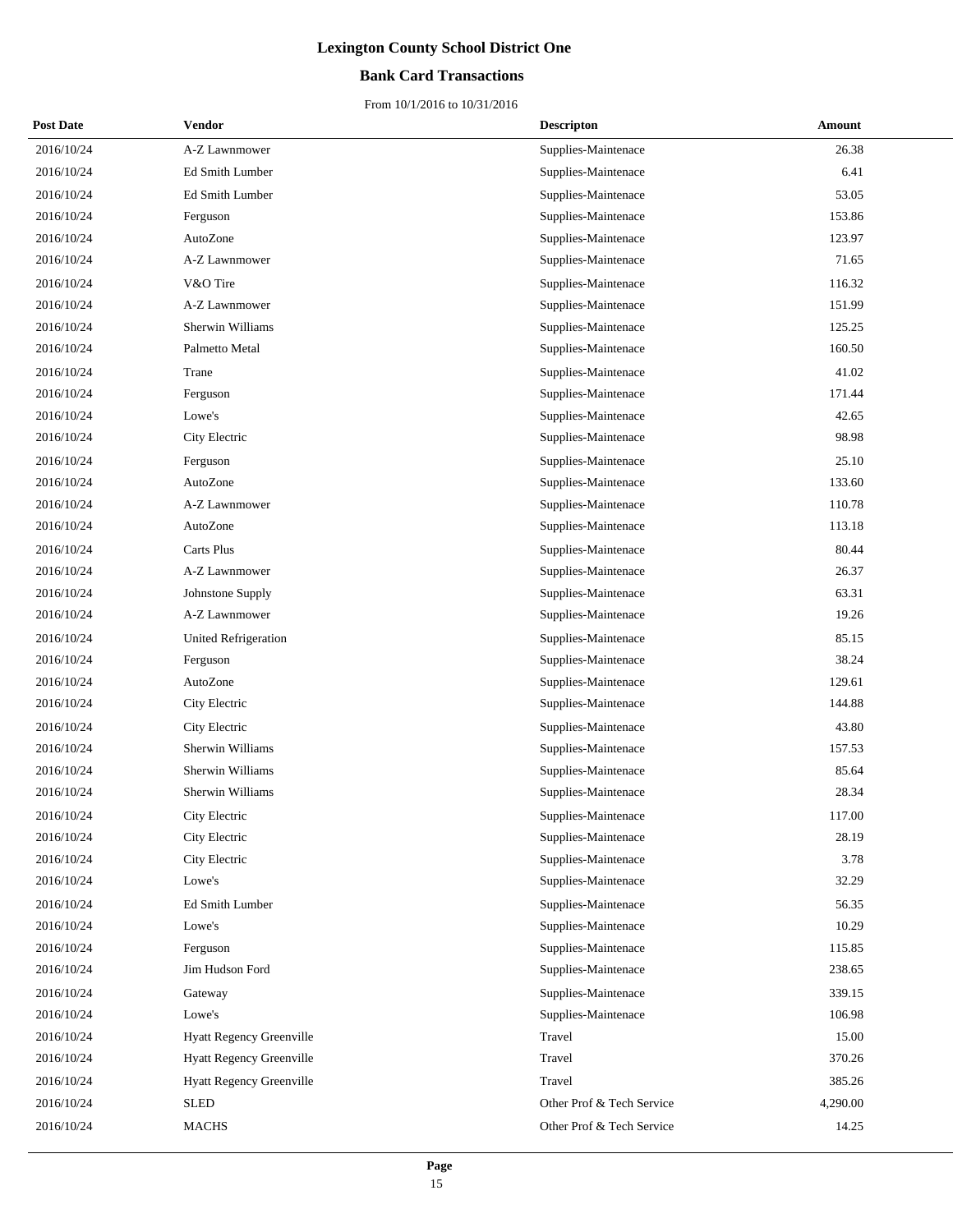### **Bank Card Transactions**

| <b>Post Date</b> | Vendor                         | <b>Descripton</b>          | Amount   |
|------------------|--------------------------------|----------------------------|----------|
| 2016/10/24       | <b>ISP</b>                     | Other Prof & Tech Service  | 16.32    |
| 2016/10/24       | Kentucky AOC                   | Other Prof & Tech Service  | 22.00    |
| 2016/10/24       | <b>SLED</b>                    | Other Prof & Tech Service  | 5,668.00 |
| 2016/10/24       | <b>FDLE</b>                    | Other Prof & Tech Service  | 24.00    |
| 2016/10/24       | Amazon                         | Supplies                   | 32.19    |
| 2016/10/24       | Amazon                         | Supplies                   | 38.80    |
| 2016/10/24       | Amazon                         | Supplies                   | 59.83    |
| 2016/10/24       | Amazon                         | Supplies                   | 17.01    |
| 2016/10/24       | Amazon                         | Supplies                   | 52.47    |
| 2016/10/24       | InspireYourPeople.com          | Supplies                   | 24.29    |
| 2016/10/24       | Amazon                         | Supplies                   | 395.00   |
| 2016/10/24       | Adobe                          | <b>Technology Supplies</b> | 14.99    |
| 2016/10/24       | Purple Briefcase               | Dues and Fees              | 100.00   |
| 2016/10/24       | <b>Staples</b>                 | Pupil Activity             | 98.43    |
| 2016/10/24       | American Button                | Pupil Activity             | 71.43    |
| 2016/10/24       | <b>WALMART</b>                 | Pupil Activity             | 55.21    |
| 2016/10/24       | <b>WALMART</b>                 | Pupil Activity             | 62.22    |
| 2016/10/24       | <b>CHEFSTORE</b>               | Pupil Activity             | 255.29   |
| 2016/10/24       | WALMART                        | Pupil Activity             | 94.91    |
| 2016/10/24       | <b>BI-LO GROCERY</b>           | Pupil Activity             | 76.85    |
| 2016/10/24       | <b>WALMART</b>                 | Pupil Activity             | 100.42   |
| 2016/10/24       | THE HOME DEPOT                 | Pupil Activity             | 49.82    |
| 2016/10/24       | <b>Murphy Express</b>          | Pupil Activity             | 14.15    |
| 2016/10/24       | Southern Accounting Systems    | Pupil Activity             | 640.48   |
| 2016/10/24       | Piggly Wiggly                  | Pupil Activity             | 27.31    |
| 2016/10/24       | Exxon Mobile                   | Pupil Activity             | 18.50    |
| 2016/10/24       | Henry Schein                   | Pupil Activity             | 146.92   |
| 2016/10/24       | Parkers of Lexington           | Pupil Activity             | 48.36    |
| 2016/10/24       | Walmart                        | Pupil Activity             | 111.60   |
| 2016/10/24       | Walmart                        | Pupil Activity             | 34.02    |
| 2016/10/24       | Best Buy                       | Pupil Activity             | 160.49   |
| 2016/10/24       | <b>BSN</b> Sport Supply        | Pupil Activity             | 378.74   |
| 2016/10/24       | TrackWrestling.Com             | Pupil Activity             | 31.00    |
| 2016/10/24       | Lowes #02967                   | Pupil Activity             | 83.22    |
| 2016/10/24       | Lowes #02967                   | Pupil Activity             | 53.46    |
| 2016/10/25       | <b>NASSP</b>                   | Dues and Fees              | 250.00   |
| 2016/10/26       | <b>BrainPop</b>                | Software Renewal/Agreemen  | 220.00   |
| 2016/10/26       | Food Lion                      | Supplies                   | 29.72    |
| 2016/10/26       | J W Pepper                     | Supplies                   | 90.98    |
| 2016/10/26       | PayPal - SC Science Conference | Travel                     | 150.00   |
| 2016/10/26       | Office Depot                   | Supplies                   | 15.07    |
| 2016/10/26       | Office Depot                   | Supplies                   | 97.88    |
| 2016/10/26       | Office Depot                   | Supplies                   | 100.54   |
| 2016/10/26       | <b>Teacher Discovery</b>       | Supplies                   | 232.55   |
| 2016/10/26       | Amazon                         | Supplies                   | 33.44    |
|                  |                                |                            |          |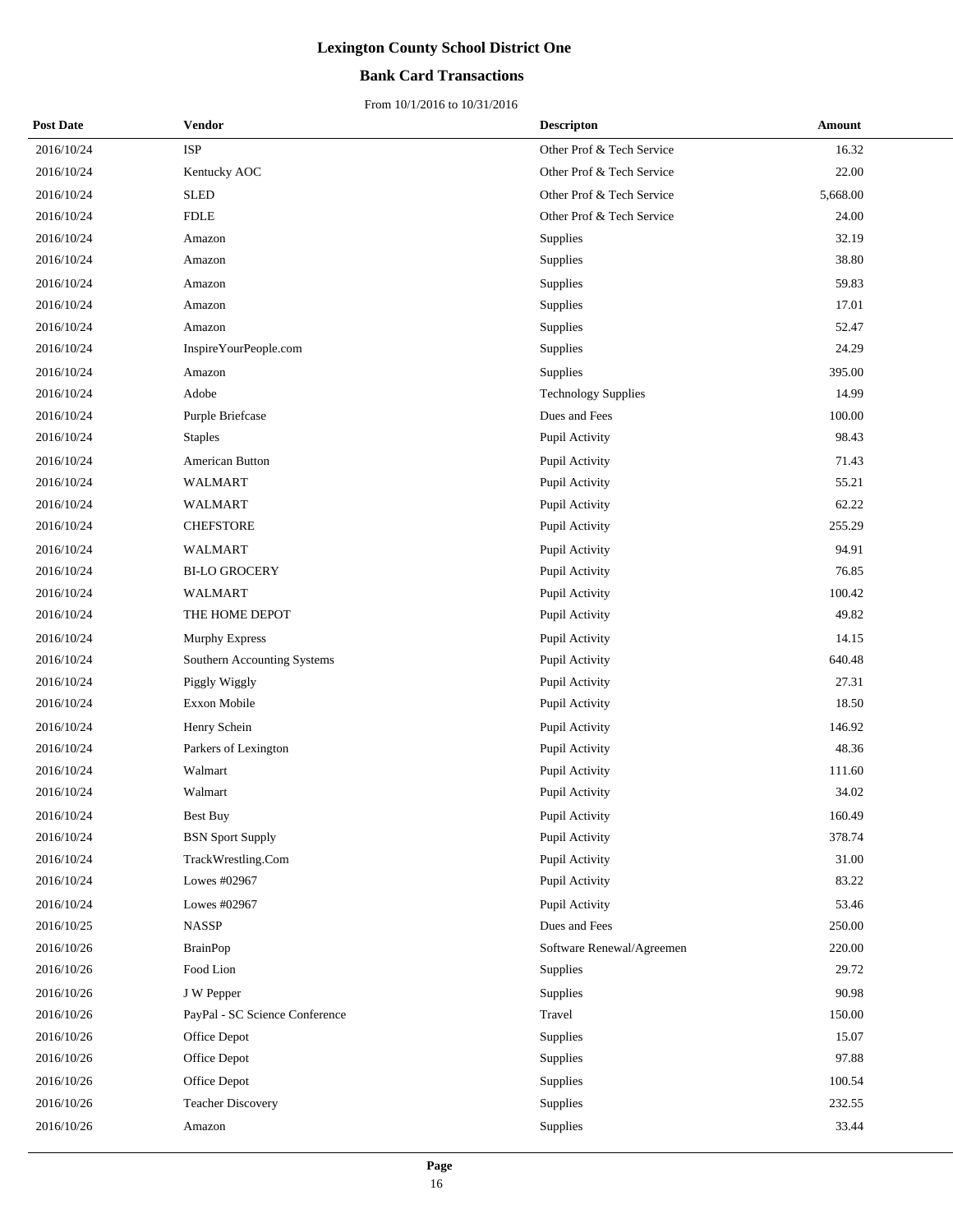### **Bank Card Transactions**

| <b>Post Date</b> | Vendor                         | <b>Descripton</b>          | <b>Amount</b> |
|------------------|--------------------------------|----------------------------|---------------|
| 2016/10/26       | Amazon                         | Supplies                   | 45.47         |
| 2016/10/26       | Dollar Tree                    | Supplies                   | 18.19         |
| 2016/10/26       | Dollar Tree                    | Supplies                   | 56.71         |
| 2016/10/26       | Amazon                         | Supplies                   | 93.57         |
| 2016/10/26       | Amazon                         | Supplies                   | 127.80        |
| 2016/10/26       | Amazon                         | Supplies                   | 203.70        |
| 2016/10/26       | Walmart                        | Supplies                   | 141.42        |
| 2016/10/26       | Lowes                          | Supplies                   | 148.07        |
| 2016/10/26       | Jones School Supply            | Supplies                   | 350.76        |
| 2016/10/26       | Partshere                      | Supplies                   | 133.74        |
| 2016/10/26       | Apperson                       | Supplies                   | 849.51        |
| 2016/10/26       | Amazon                         | Supplies                   | 34.00         |
| 2016/10/26       | Walmart                        | Supplies                   | 24.20         |
| 2016/10/26       | Monoprice                      | <b>Technology Supplies</b> | 9.28          |
| 2016/10/26       | Monoprice                      | <b>Technology Supplies</b> | 28.25         |
| 2016/10/26       | The Pencil Guy                 | Supplies                   | 190.00        |
| 2016/10/26       | Pecknel Music                  | Supplies                   | 318.86        |
| 2016/10/26       | <b>EXXON</b>                   | Supplies                   | 58.50         |
| 2016/10/26       | <b>PUBLIX</b>                  | Supplies                   | 36.47         |
| 2016/10/26       | <b>BILO</b>                    | Supplies                   | 135.01        |
| 2016/10/26       | <b>PUBLIX</b>                  | Supplies                   | 41.37         |
| 2016/10/26       | WALMART                        | Supplies                   | 95.53         |
| 2016/10/26       | HOME DEPOT                     | Supplies                   | 12.17         |
| 2016/10/26       | <b>SUNOCO</b>                  | Supplies                   | 63.01         |
| 2016/10/26       | <b>BILO</b>                    | Supplies                   | 116.65        |
| 2016/10/26       | <b>EXXON</b>                   | Supplies                   | 49.00         |
| 2016/10/26       | <b>EXXON</b>                   | Supplies                   | 49.30         |
| 2016/10/26       | Publix                         | Supplies                   | 12.13         |
| 2016/10/26       | Walmart                        | Supplies                   | 248.94        |
| 2016/10/26       | Amazon.com                     | Supplies                   | 23.80         |
| 2016/10/26       | Amazon.com                     | Supplies                   | 19.26         |
| 2016/10/26       | Morgan's Pharmacy              | Supplies                   | 47.34         |
| 2016/10/26       | Audible                        | <b>Library Books</b>       | 495.80        |
| 2016/10/26       | Audible                        | <b>Library Books</b>       | 5.95          |
| 2016/10/26       | <b>AED</b> Superstore          | Supplies                   | 112.00        |
| 2016/10/26       | Amazon.com                     | Supplies                   | 30.04         |
| 2016/10/26       | Assoc. Of Supervisors & Curric | Dues and Fees              | 89.00         |
| 2016/10/26       | SC ASSOC OF CPAS 803-791-4181  | Travel                     | 220.00        |
| 2016/10/26       | SC ASSOC OF CPAS 803-719-4181  | Travel                     | 220.00        |
| 2016/10/26       | SCASBO 803-6087124 SC          | Travel                     | 235.00        |
| 2016/10/26       | SCASBO 803-6087124 SC          | Travel                     | 235.00        |
| 2016/10/26       | SCASBO 803-6087124 SC          | Travel                     | 235.00        |
| 2016/10/26       | SCASBO 803-6087124 SC          | Travel                     | 245.00        |
| 2016/10/26       | SCASBO 803-6087124 SC          | Travel                     | 245.00        |
| 2016/10/26       | OFFICE DEPOT #2196 LEXINGTON S | Supplies                   | 66.32         |
|                  |                                |                            |               |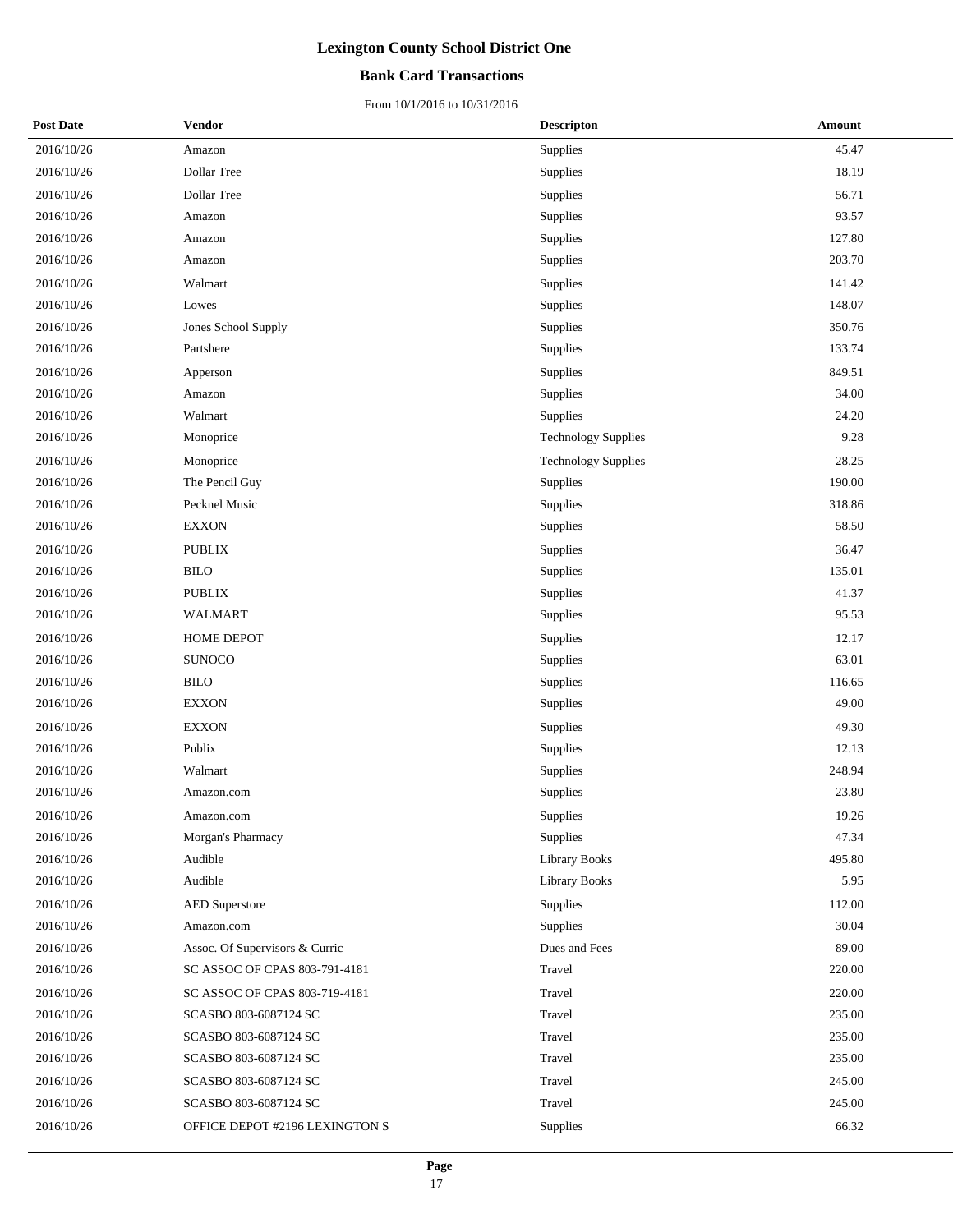### **Bank Card Transactions**

| <b>Post Date</b> | Vendor                    | <b>Descripton</b>         | Amount |
|------------------|---------------------------|---------------------------|--------|
| 2016/10/26       | Lowe's                    | Supplies                  | 23.50  |
| 2016/10/26       | LEXINGTON TRUE VALUE      | Supplies                  | 13.02  |
| 2016/10/26       | <b>EXXON</b>              | Supplies                  | 20.01  |
| 2016/10/26       | <b>EXXON</b>              | Supplies                  | 51.30  |
| 2016/10/26       | <b>LOWES</b>              | Supplies                  | 442.85 |
| 2016/10/26       | Derrick's Service Ctr.    | Supplies                  | 39.55  |
| 2016/10/26       | Ed Smith Lumber           | Supplies                  | 43.91  |
| 2016/10/26       | Price's Country Store     | Supplies                  | 22.74  |
| 2016/10/26       | Murphy Express            | Supplies                  | 45.39  |
| 2016/10/26       | Lowes                     | Supplies                  | 63.22  |
| 2016/10/26       | Murphy Express            | Supplies                  | 36.45  |
| 2016/10/26       | Sunoco/Pitt Stop          | Supplies                  | 41.75  |
| 2016/10/26       | Walker Hardware           | Supplies                  | 15.83  |
| 2016/10/26       | Smith & Jones             | Supplies                  | 38.52  |
| 2016/10/26       | Presentation System South | Supplies                  | 272.39 |
| 2016/10/26       | Amazon.com                | Supplies                  | 72.16  |
| 2016/10/26       | Shumperts IGA             | Supplies                  | 31.94  |
| 2016/10/26       | Walmart                   | Supplies                  | 26.03  |
| 2016/10/26       | Walmart                   | Supplies                  | 45.38  |
| 2016/10/26       | <b>GRAND HYATT TAMPA</b>  | Travel                    | 304.64 |
| 2016/10/26       | MICROSOFT IMAGINE         | Software Renewal/Agreemen | 499.00 |
| 2016/10/26       | 24-Game                   | Pupil Activity            | 471.24 |
| 2016/10/26       | <b>PUBLIX</b>             | Pupil Activity            | 34.90  |
| 2016/10/26       | <b>PUBLIX</b>             | Pupil Activity            | 52.90  |
| 2016/10/26       | Amazon                    | Pupil Activity            | 27.58  |
| 2016/10/26       | Amazon                    | Pupil Activity            | 54.70  |
| 2016/10/26       | Gilbert IGA               | Pupil Activity            | 36.83  |
| 2016/10/26       | Walmart                   | Pupil Activity            | 52.39  |
| 2016/10/26       | Amazon                    | Pupil Activity            | 44.96  |
| 2016/10/26       | Demco                     | Pupil Activity            | 82.26  |
| 2016/10/26       | Musician Supply           | Pupil Activity            | 366.26 |
| 2016/10/26       | Musician Supply           | Pupil Activity            | 194.54 |
| 2016/10/26       | Make Music                | Pupil Activity            | 149.80 |
| 2016/10/26       | <b>JW</b> Pepper          | Pupil Activity            | 99.43  |
| 2016/10/26       | Pak Mail                  | Pupil Activity            | 9.55   |
| 2016/10/26       | Lowes                     | Pupil Activity            | 11.45  |
| 2016/10/26       | Lowes                     | Pupil Activity            | 6.40   |
| 2016/10/26       | Musician Supply           | Pupil Activity            | 336.73 |
| 2016/10/26       | Amazon                    | Pupil Activity            | 19.49  |
| 2016/10/26       | Oriental Trading          | Pupil Activity            | 33.96  |
| 2016/10/26       | Amazon                    | Pupil Activity            | 10.59  |
| 2016/10/26       | Amazon                    | Pupil Activity            | 17.92  |
| 2016/10/26       | <b>BSN</b>                | Pupil Activity            | 281.93 |
| 2016/10/26       | Award Decals, Inc.        | Pupil Activity            | 40.75  |
| 2016/10/26       | SportDecals               | Pupil Activity            | 569.60 |
|                  |                           |                           |        |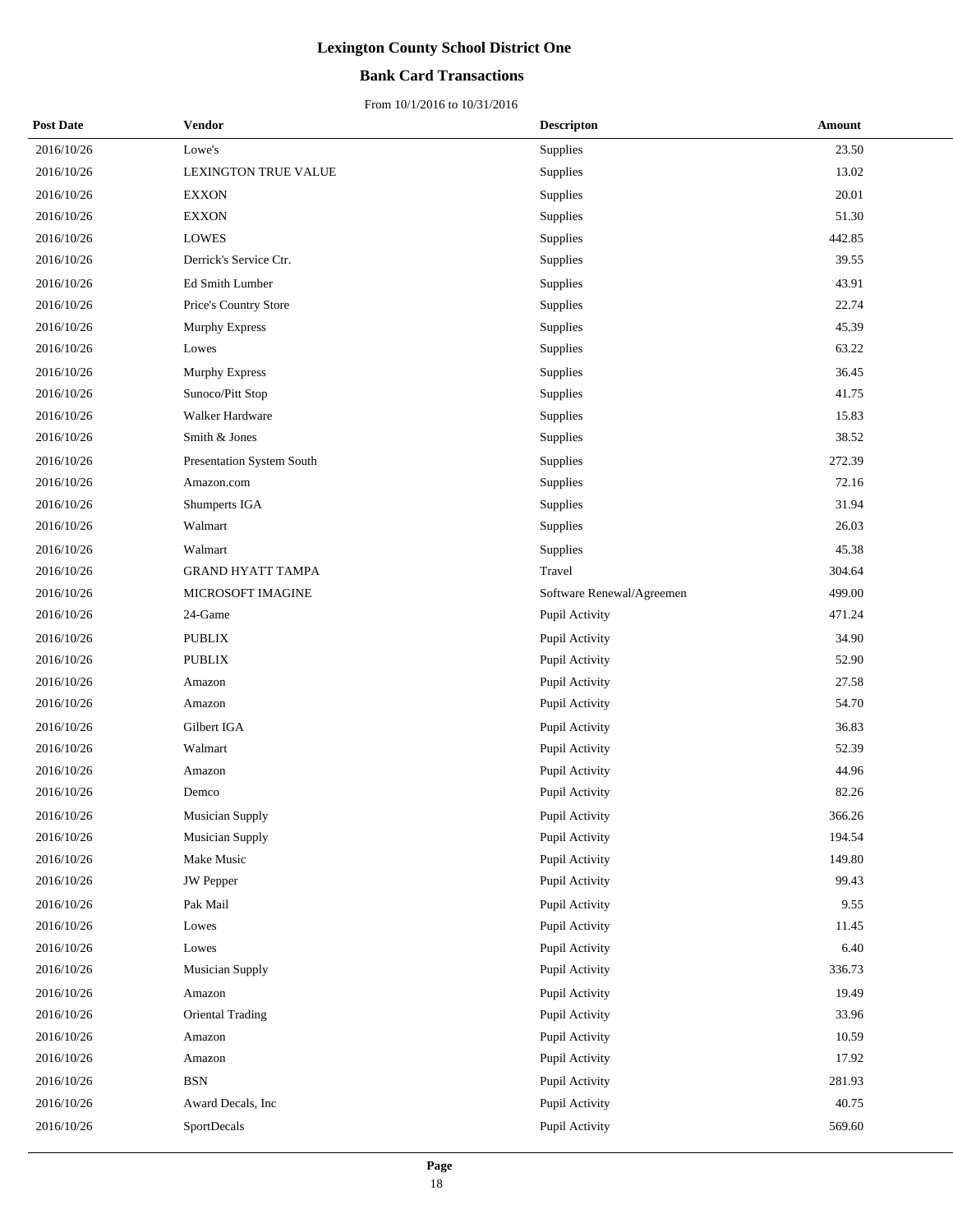### **Bank Card Transactions**

| <b>Post Date</b> | Vendor                        | <b>Descripton</b>          | Amount |
|------------------|-------------------------------|----------------------------|--------|
| 2016/10/26       | Walmart                       | Pupil Activity             | 65.05  |
| 2016/10/26       | Walmart                       | Pupil Activity             | 10.94  |
| 2016/10/26       | Walmart                       | Pupil Activity             | 69.44  |
| 2016/10/26       | <b>BSN</b> Sport              | Pupil Activity             | 108.31 |
| 2016/10/28       | No Tears Learning             | Supplies                   | 136.43 |
| 2016/10/28       | No Tears Learning             | Supplies                   | 21.14  |
| 2016/10/28       | <b>Dollar General Store</b>   | Supplies                   | 20.97  |
| 2016/10/28       | Amazon Marketplace            | Supplies                   | 150.00 |
| 2016/10/28       | Office Depot                  | Supplies                   | 82.91  |
| 2016/10/28       | Amazon.com                    | Supplies                   | 9.62   |
| 2016/10/28       | Office Depot                  | Supplies                   | 134.79 |
| 2016/10/28       | <b>SC ASCD</b>                | Travel                     | 200.00 |
| 2016/10/28       | <b>SCASCD</b>                 | Travel                     | 200.00 |
| 2016/10/28       | NCAA                          | Travel                     | 67.67  |
| 2016/10/28       | Amazon                        | Supplies                   | 9.99   |
| 2016/10/28       | Amazon                        | Supplies                   | 27.80  |
| 2016/10/28       | Amazon                        | Supplies                   | 6.99   |
| 2016/10/28       | Floyd Maclaskey Paypal        | <b>Technology Supplies</b> | 150.00 |
| 2016/10/28       | OTC Brands                    | <b>Supplies</b>            | 61.96  |
| 2016/10/28       | Office Depot                  | Supplies                   | 12.62  |
| 2016/10/28       | Apperson                      | Supplies                   | 363.32 |
| 2016/10/28       | Trophy and Awards             | Supplies                   | 34.51  |
| 2016/10/28       | Amazon                        | Supplies                   | 192.42 |
| 2016/10/28       | Pine Press Printing           | Supplies                   | 37.03  |
| 2016/10/28       | Trophy and Awards             | Supplies                   | 12.57  |
| 2016/10/28       | Southwest Airlines            | Travel                     | 201.46 |
| 2016/10/28       | College Board                 | Travel                     | 275.00 |
| 2016/10/28       | Pay pal                       | Travel                     | 600.00 |
| 2016/10/28       | Pay Pal                       | Travel                     | 80.00  |
| 2016/10/28       | SC Council for Social Studies | Travel                     | 125.00 |
| 2016/10/28       | Paypal                        | Travel                     | 330.00 |
| 2016/10/28       | Paypal                        | Travel                     | 330.00 |
| 2016/10/28       | Office Depot                  | Supplies                   | 74.66  |
| 2016/10/28       | True Value Hardware           | Supplies                   | 9.09   |
| 2016/10/28       | Office Depot                  | Supplies                   | 112.34 |
| 2016/10/28       | Marriott                      | Travel                     | 442.08 |
| 2016/10/28       | Expedia                       | Travel                     | 8.00   |
| 2016/10/28       | Delta                         | Travel                     | 106.60 |
| 2016/10/28       | Delta                         | Travel                     | 106.60 |
| 2016/10/28       | <b>American Airlines</b>      | Travel                     | 98.10  |
| 2016/10/28       | American Airlines             | Travel                     | 98.10  |
| 2016/10/28       | Murphy Express                | Supplies                   | 29.33  |
| 2016/10/28       | <b>Murphy Express</b>         | Supplies                   | 30.60  |
| 2016/10/28       | Walmart                       | Supplies                   | 265.30 |
| 2016/10/28       | Lowe's                        | Supplies                   | 73.17  |
|                  |                               |                            |        |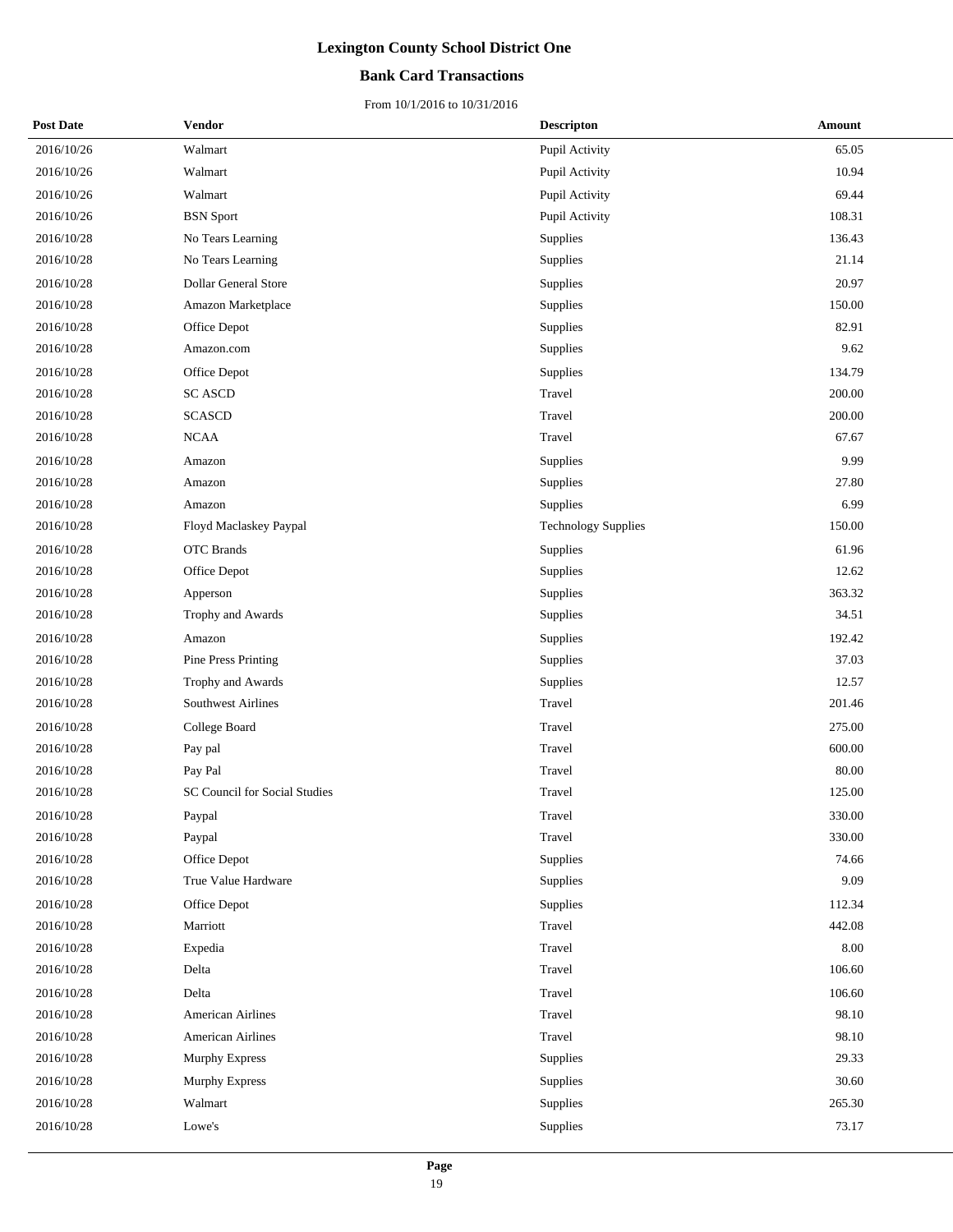### **Bank Card Transactions**

| <b>Post Date</b> | Vendor                  | <b>Descripton</b>              | Amount    |
|------------------|-------------------------|--------------------------------|-----------|
| 2016/10/28       | Murphy Express          | Supplies                       | 72.00     |
| 2016/10/28       | City Electric           | Supplies                       | 24.33     |
| 2016/10/28       | Lowe's                  | Supplies                       | 106.38    |
| 2016/10/28       | ExxonMobile             | Supplies                       | 54.00     |
| 2016/10/28       | The Home Depot          | Supplies                       | 11.49     |
| 2016/10/28       | Northern Tool Equipment | Supplies                       | 267.40    |
| 2016/10/28       | <b>Murphy Express</b>   | Supplies                       | 71.81     |
| 2016/10/28       | Lowe's                  | Supplies                       | 76.55     |
| 2016/10/28       | Murphy Express          | Supplies                       | 68.29     |
| 2016/10/28       | <b>Murphy Express</b>   | Supplies                       | 19.81     |
| 2016/10/28       | Smith and Jones         | Supplies                       | 58.85     |
| 2016/10/28       | Lowe's                  | Supplies                       | 34.86     |
| 2016/10/28       | Scholastic Book Club    | Supplies                       | 451.00    |
| 2016/10/28       | Amazon.com              | Supplies                       | 109.75    |
| 2016/10/28       | Amazon.com              | Supplies                       | 4.28      |
| 2016/10/28       | Amazon.com              | Supplies                       | 4.29      |
| 2016/10/28       | Amazon.com              | Supplies                       | 4.00      |
| 2016/10/28       | Amazon.com              | Supplies                       | 4.96      |
| 2016/10/28       | Scholastic Book Club    | Supplies                       | 400.00    |
| 2016/10/28       | Wal Mart                | Pupil Activity                 | 58.34     |
| 2016/10/28       | Amazon                  | Pupil Activity                 | 125.79    |
| 2016/10/28       | Office Depot            | Pupil Activity                 | 29.37     |
| 2016/10/28       | Amazon                  | Pupil Activity                 | 101.70    |
| 2016/10/28       | Amazon                  | Pupil Activity                 | 50.90     |
| 2016/10/28       | Amazon                  | Pupil Activity                 | 373.69    |
| 2016/10/28       | Amazon                  | Pupil Activity                 | 23.71     |
| 2016/10/28       | Amazon                  | Pupil Activity                 | 45.45     |
| 2016/10/28       | Amazon                  | Pupil Activity                 | 124.17    |
| 2016/10/28       | Amazon                  | Pupil Activity                 | 15.97     |
| 2016/10/28       | Amazon                  | Pupil Activity                 | 19.99     |
| 2016/10/28       | Amazon.com              | <b>Pupil Activity</b>          | 21.95     |
| 2016/10/28       | Kendall Hunt            | Pupil Act-Fee/Collection Refnd | $-368.96$ |
| 2016/10/28       | Dell                    | Pupil Activity                 | 340.66    |
| 2016/10/28       | Walmart                 | Pupil Activity                 | 88.92     |
| 2016/10/28       | Publix                  | Pupil Activity                 | 9.49      |
| 2016/10/28       | Wal Mart                | Pupil Activity                 | 114.26    |
| 2016/10/28       | Wal Mart                | Pupil Activity                 | 65.04     |
| 2016/10/28       | Dollar Tree             | Pupil Activity                 | 50.76     |
| 2016/10/28       | Lowe's                  | Pupil Activity                 | 6.97      |
| 2016/10/28       | Lowe's                  | Pupil Activity                 | 23.66     |
| 2016/10/28       | Amazon                  | Pupil Activity                 | 531.89    |
| 2016/10/28       | Walmart                 | Pupil Activity                 | 35.33     |
| 2016/10/28       | The UPS Store           | Pupil Activity                 | 73.65     |
| 2016/10/28       | Exxon Mobile            | Pupil Activity                 | 34.50     |
| 2016/10/28       | Ponderosa Country Club  | Pupil Activity                 | 350.00    |
|                  |                         |                                |           |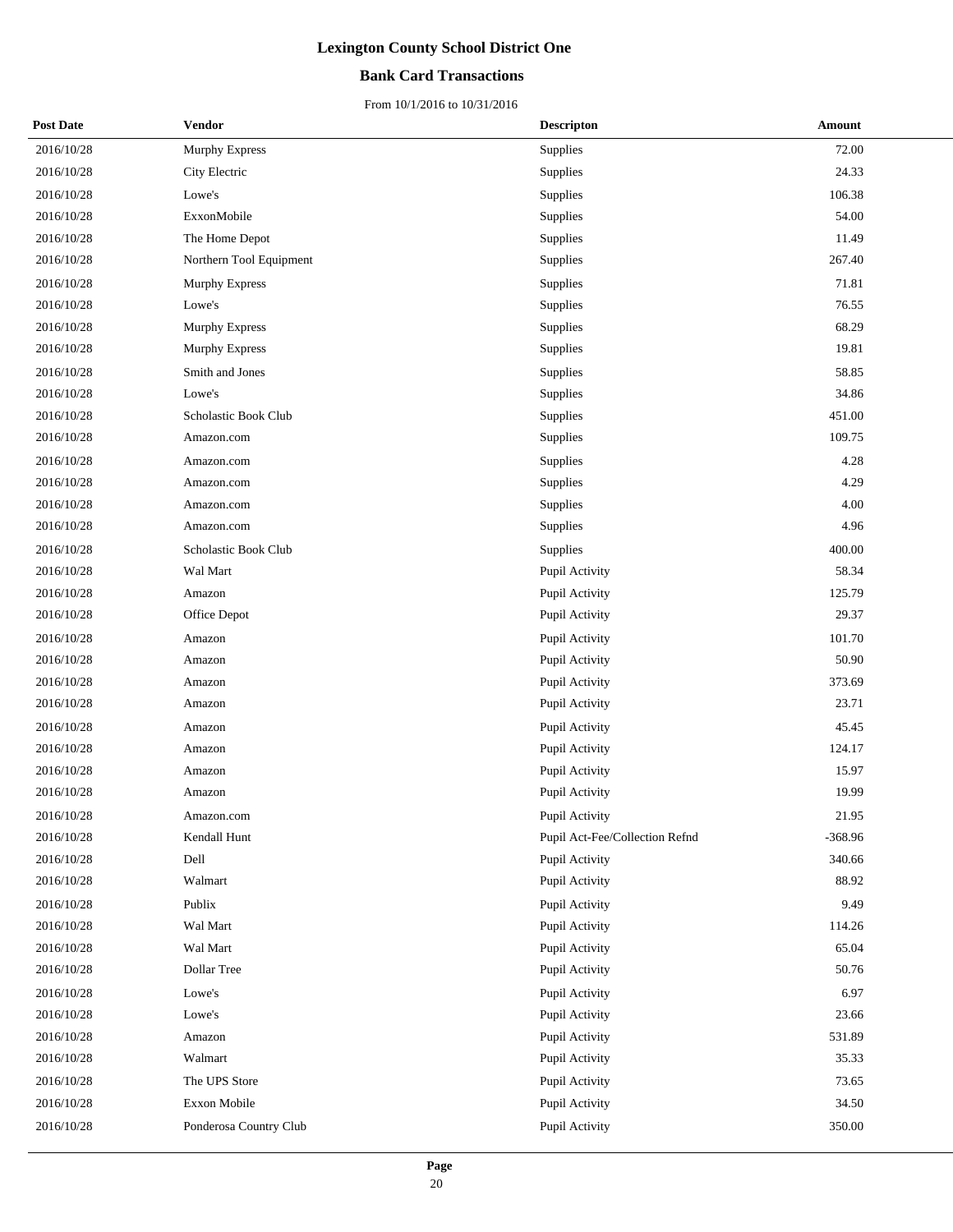### **Bank Card Transactions**

| <b>Post Date</b> | Vendor                         | <b>Descripton</b> | Amount |
|------------------|--------------------------------|-------------------|--------|
| 2016/10/28       | Shealy's BBQ                   | Pupil Activity    | 74.90  |
| 2016/10/31       | amazon                         | Supplies          | 169.00 |
| 2016/10/31       | amazon                         | Supplies          | 32.90  |
| 2016/10/31       | amazon                         | Supplies          | 77.02  |
| 2016/10/31       | Office Depot                   | Supplies          | 383.04 |
| 2016/10/31       | <b>USPS</b>                    | Supplies          | 15.50  |
| 2016/10/31       | <b>USPS</b>                    | Supplies          | 6.68   |
| 2016/10/31       | amazon                         | Supplies          | 48.49  |
| 2016/10/31       | <b>DOS</b>                     | Supplies          | 95.89  |
| 2016/10/31       | usps                           | Supplies          | 38.82  |
| 2016/10/31       | amazon                         | Supplies          | 48.90  |
| 2016/10/31       | amazon                         | Supplies          | 26.03  |
| 2016/10/31       | amazon                         | Supplies          | 22.50  |
| 2016/10/31       | AMAZON                         | Supplies          | 19.95  |
| 2016/10/31       | <b>AMAZON</b>                  | Supplies          | 201.36 |
| 2016/10/31       | National Assoc. for Music Educ | Travel            | 125.00 |
| 2016/10/31       | Midwest Clinic                 | Travel            | 150.00 |
| 2016/10/31       | Delta                          | Travel            | 675.60 |
| 2016/10/31       | SC Science Council             | Travel            | 300.00 |
| 2016/10/31       | Ace Hardware                   | Supplies          | 10.65  |
| 2016/10/31       | Southern Accounting Systems    | Supplies          | 310.45 |
| 2016/10/31       | American airlines              | Travel            | 14.37  |
| 2016/10/31       | American airlines              | Travel            | 14.37  |
| 2016/10/31       | ahena                          | Travel            | 66.90  |
| 2016/10/31       | barwood taxi                   | Travel            | 62.40  |
| 2016/10/31       | food lion                      | Supplies          | 22.73  |
| 2016/10/31       | statewide training             | Travel            | 25.00  |
| 2016/10/31       | speedway                       | Supplies          | 28.20  |
| 2016/10/31       | tractor supply                 | Supplies          | 3.99   |
| 2016/10/31       | home depot                     | Supplies          | 18.14  |
| 2016/10/31       | speedway                       | Supplies          | 22.33  |
| 2016/10/31       | lowes                          | Supplies          | 27.35  |
| 2016/10/31       | home depot                     | Supplies          | 116.55 |
| 2016/10/31       | lowes                          | Supplies          | 18.79  |
| 2016/10/31       | lowes                          | Supplies          | 35.97  |
| 2016/10/31       | lowes                          | Supplies          | 48.77  |
| 2016/10/31       | TRIANGE SAFE AND LOCK          | Supplies          | 42.29  |
| 2016/10/31       | MURPHY EXPRESS                 | Supplies          | 44.45  |
| 2016/10/31       | Lowe's                         | Pupil Activity    | 46.80  |
| 2016/10/31       | Sweetwater                     | Pupil Activity    | 616.24 |
| 2016/10/31       | Brooklyn publications          | Pupil Activity    | 21.00  |
| 2016/10/31       | UPS store                      | Pupil Activity    | 228.16 |
| 2016/10/31       | Walmart                        | Pupil Activity    | 44.90  |
| 2016/10/31       | amazon                         | Pupil Activity    | 22.45  |
| 2016/10/31       | publics                        | Pupil Activity    | 9.80   |
|                  |                                |                   |        |